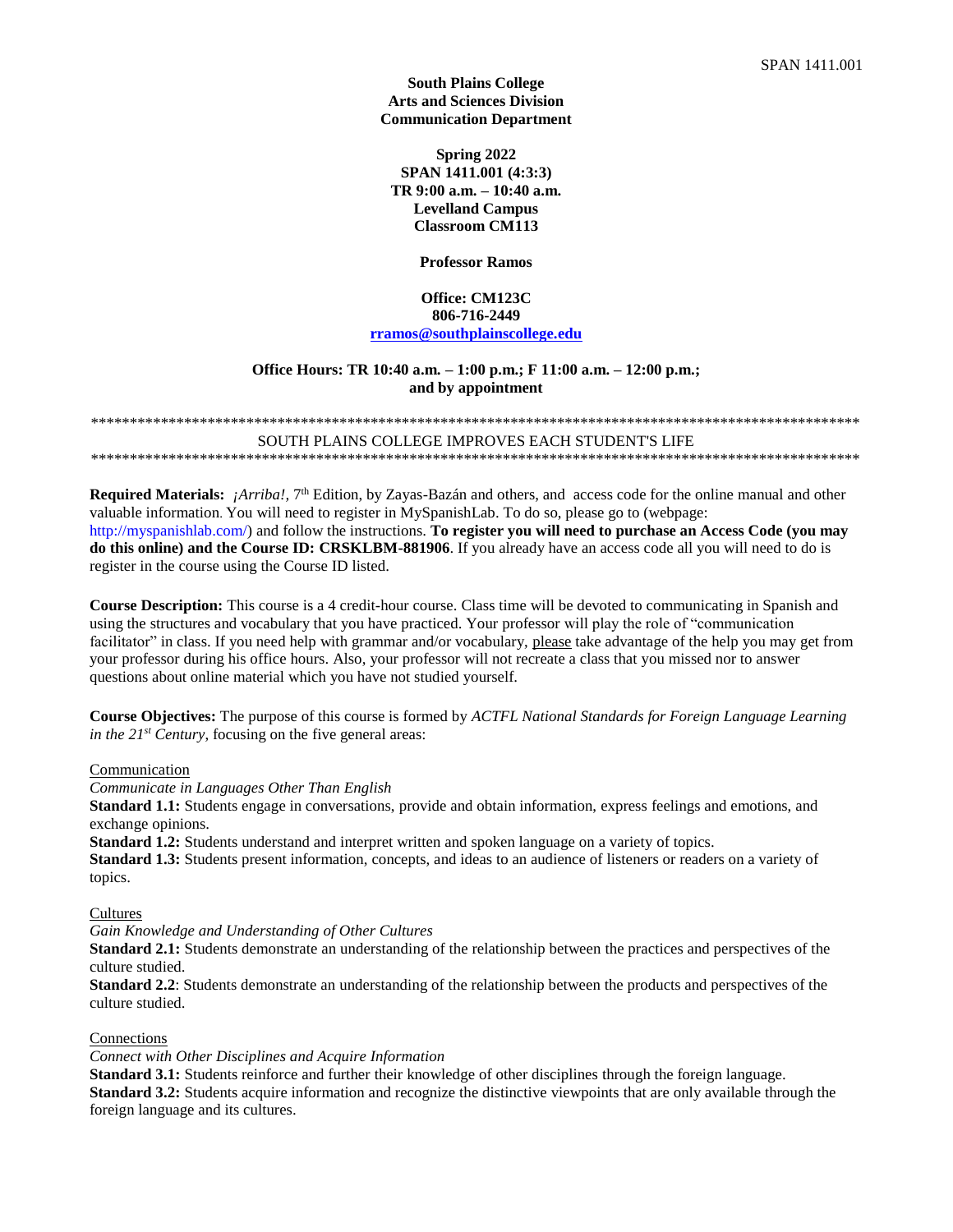## Comparisons

*Develop Insight into the Nature of Language and Culture*

**Standard 4.1:** Students demonstrate understanding of the nature of language through comparisons of the language studied and their own.

**Standard 4.2:** Students demonstrate understanding of the concept of culture through comparisons of the cultures studied and their own.

### **Communities**

*Participate in Multilingual Communities at Home & Around the World*

**Standard 5.1:** Students use the language both within and beyond the school setting.

**Standard 5.2:** Students show evidence of becoming life-long learners by using the language for personal enjoyment and enrichment.

**Learning Outcomes:** Upon successful completion of this course, students will:

1. Engage in conversations using level-appropriate grammatical structures including narrating events that take place in the present and producing questions and responses on a variety of topics dealing with everyday life.

- 2. Demonstrate understanding of level-appropriate spoken Spanish.
- 3. Write simple sentences and organize them into short paragraphs.
- 4. Read and comprehend level-appropriate texts.
- 5. Identify and discuss traditions, customs and values of the Hispanic world.

6. Compare and contrast the traditions, customs and values of the Hispanic world with characteristics of their own culture.

### **COURSE REQUIREMENTS AND POLICIES**

**Spanish 1411 uses Spanish as the medium of teaching.** S**tudents are encouraged to interact with their peers and the professor in Spanish.** This method is highly effective. Research has proven that this is the best way to study a second language. You can only learn it by practicing it sufficiently and using it for real communication, so that you can develop your own communicative ability.

Students will be given the opportunity to ask questions during class in English. This is will be done under the discretion of your professor. This is the only time students will be permitted to speak English. Once the class has been instructed to speak only in Spanish, students are expected to do so. Please do not worry about making mistakes; we are all here to learn.

**Assignments:** Assignments will include MySpanishLab activities, textbook activities, and supplementary handouts designed to stimulate and reinforce foreign language acquisition. Please prepare your assignments carefully and expect to participate in class.

**Grading:** It is essential that students regularly do *both* the online course components *and* participate in class activities.

The scores for all graded work are distributed as follows:

| 10/7@<br>10 points | 10% |
|--------------------|-----|
| $4@100$ points     | 20% |
| $3@15$ points      | 15% |
| $3@50$ points      | 15% |
| $3@50$ points      | 20% |
| $1@100$ points     | 20% |
|                    |     |

Course grades will be assigned on the basis of weighted course average:

| $A: 90$ and above       | <b>B</b> : $80 - 89.99$ | *A 'C' or better is required in the course to |
|-------------------------|-------------------------|-----------------------------------------------|
| $C: 70 - 79.99*$        | $D: 60 - 69.99$         | continue to the next level at SPC.            |
| $\mathbf{F}$ : below 60 |                         |                                               |

**Please Note:** Grades or averages cannot be sent via e-mail or over the telephone. Your grades and average will be available on Blackboard.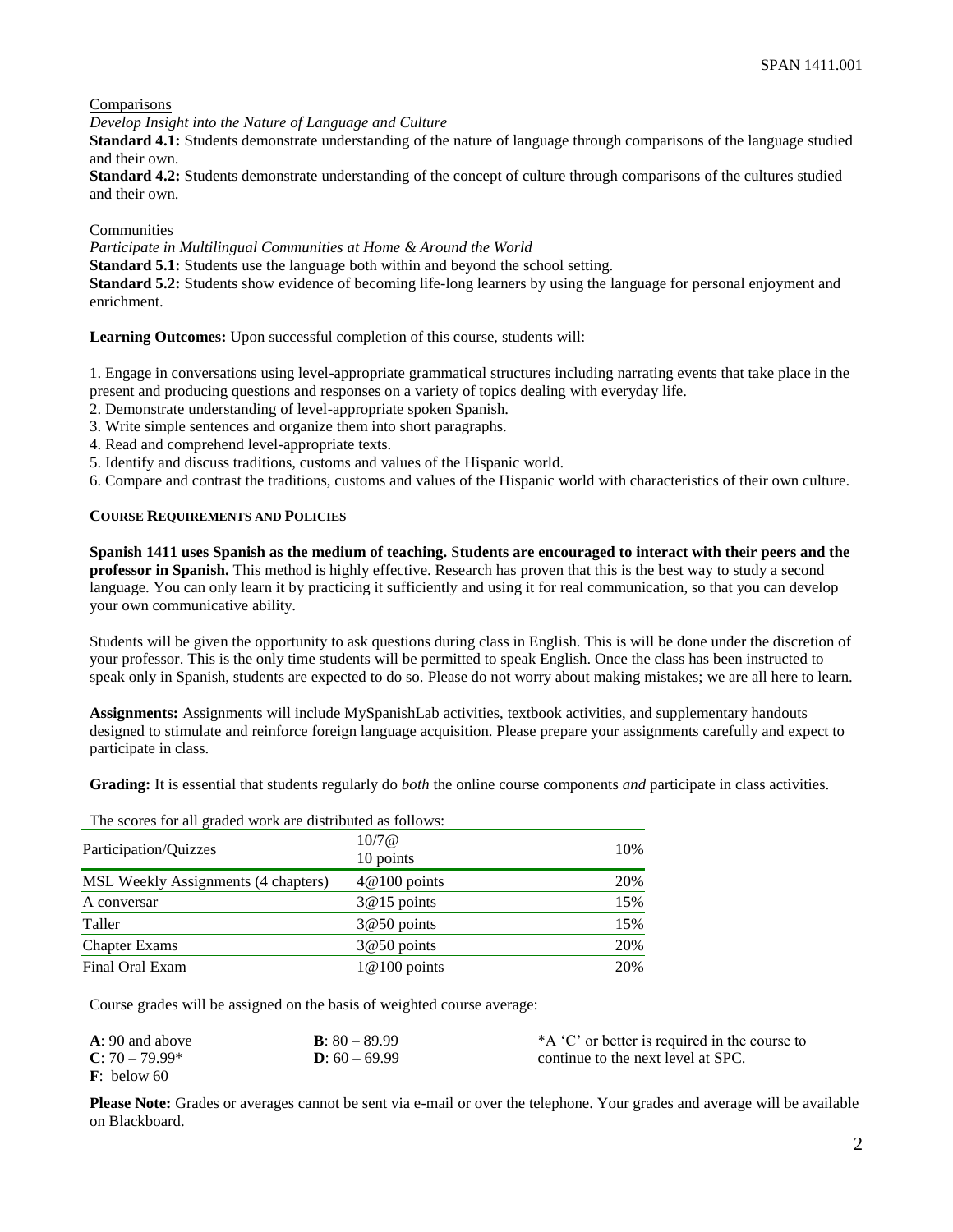**Participation Points:** Participation in class activities will be assessed on a weekly basis. Class participation grades are intended to assess the quality and quantity of your class participation, as well as your collaborative attitude during class. **If you are absent on the day the class completes the form you will receive a zero for the Participation Points of the week. The forms will be completed during the last five (5) minutes of class.**

**Online Assignments:** MySpanishLab (MSL) is the online platform of the course. It contains pronunciation activities, interactive vocabulary and grammar presentations and tutorials.

This computer-enhanced course offers the following advantages to you as you learn Spanish:

- Self-pacing. You can take the time you need to do the online portion of the course as long as you complete the assignments before the deadlines; by 11:59 p.m. on the due date.
- Immediate feedback. The computer grades your electronic homework exercises instantly, tells you which items or activities are wrong, and helps you to learn by making suggestions on what to study before attempting the exercise again.
- Opportunity for improvement. The program is designed so you can attempt the exercises/activities three times and the average of the three attempts will be recorded.
- Important: Chrome is the preferred browser for accessing MySpanishLab. Make sure you meet the system and software requirements. Check these requirements periodically for updates and changes.

For each activity, you will receive a grade based on the accuracy of **your performance**. You will be allowed **three** (**3**) attempts to complete each activity. The score will be based on the average of your three attempts. Note that **spelling**, **punctuation**, and **accent marks** will signal a difference in your performance, as will proper vocabulary and sentence structure. Online activities are due **at 11:59 pm**. After that time, homework will **not** be accepted. The grade recorded in the gradebook will be the average of the activities per chapter.

It is your responsibility to do and submit your online assignments by the due date. "I forgot," "I didn't notice" or any technical problems with your personal computer or Internet provider are not valid excuses for not presenting homework, and your online assignment grade will suffer. Homework not submitted or submitted late will be recorded as a zero.

## **HOW TO REGISTER WITH MSL (MYSPANISHLAB)**

## **[\(https://www.pearsonmylabandmastering.com/northamerica/mylanguagelabs/\)](https://www.pearsonmylabandmastering.com/northamerica/mylanguagelabs/)**

Step 1: Before you enroll:

Click on **Browser Tune-up** to confirm that you meet the system's requirements. You may have to go to **Tools** and access **Internet Options** to delete cookies for MSL to work properly. You MUST disable popup blocker.

- Confirm you have the following needed to register:
	- 1) Valid email address
	- 2) Course ID: **CRSKLBM-881906**

Step 2: Enrolling in your new course:

- Click on First time users or Returned student
- Choose "I have an access code" or "need to purchase the access code". This is different form Course ID.<br>■ Follow the prompts Click I accept to continue
- Follow the prompts. Click I accept to continue
- School's zip code is 79336
- Create login name and password
- On the "My Courses" page, click on **Enroll in a Course** and enter the course ID listed above
- Confirm course and enter course now.
- Please make sure to check your time zone. Due dates are set for Central Standard Time.

## **Important: If you have any issues with MySpanishLab (MSL) contact 'Support'. You will find it on the top righthand side of the MSL page. When possible, CC the e-mail to your professor as well.**

**Blackboard:** You will NOT have any assignments due on Blackboard. Your assignments will be in MySpanishLab and in the classroom. We will only use Blackboard for grades and announcements. Be sure to access you Blackboard account weekly.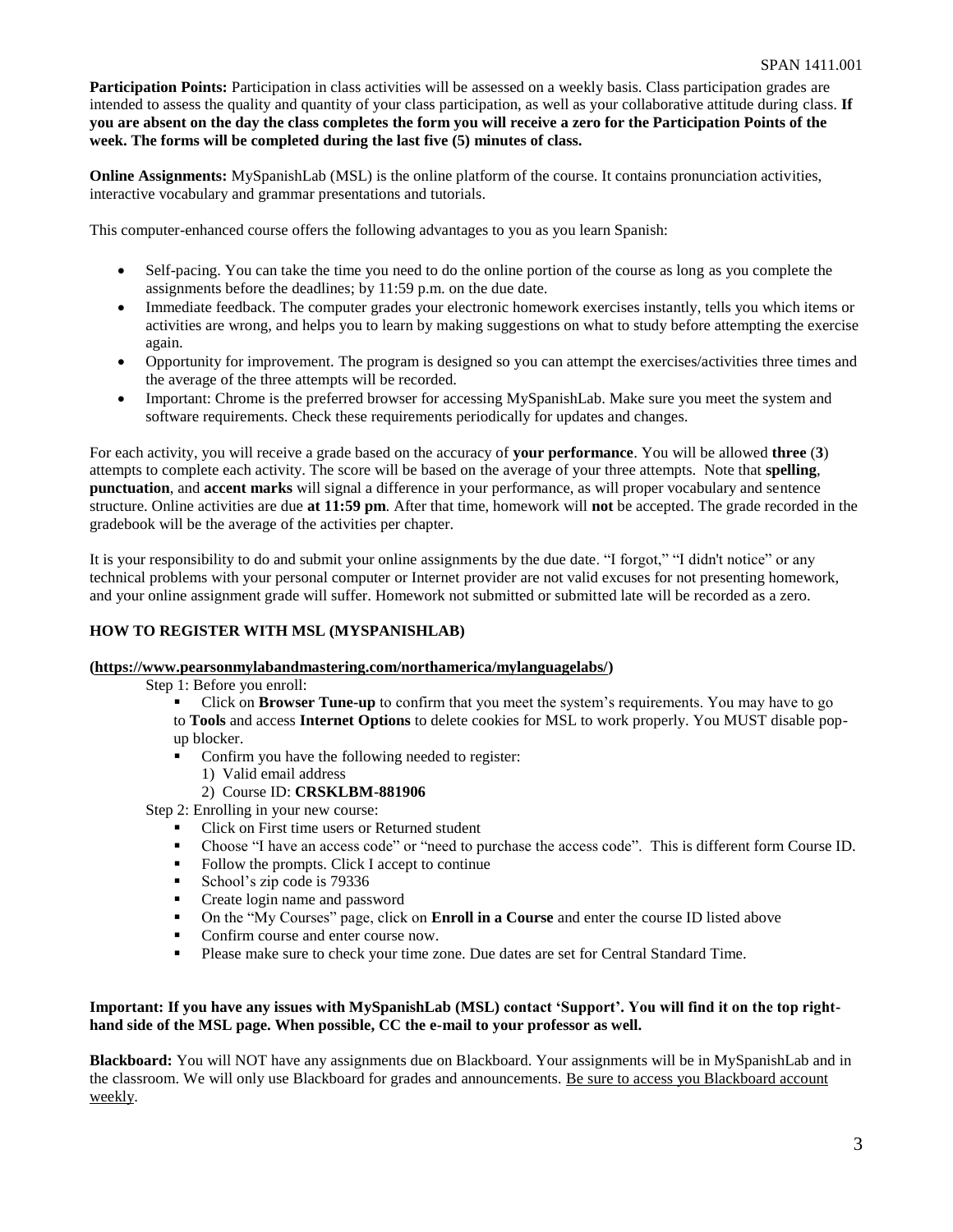**Blackboard Support:** For Blackboard support you make refer to the following resources:

- 1. When you log into Blackboard (BB), at the very top of the page, you will see a question mark icon with the word 'help' next to it. Click on the icon.
- 2. You may also contact: Information Systems Ext. 2600 Direct: 806-716-2600 [blackboard@southplainscollege.edu](mailto:jetucker@southplainscollege.edu)

**Quizzes:** There will be seven quizzes during the semester. The quizzes will be administered during the first ten minutes of the class session. If you are late and the quiz has been given, you will earn a zero for the missed quiz. The due dates and the page numbers in your textbook of the information to be assessed may be found in the Course Calendar.

**A conversar:** There will be three (3) *A conversar* activities this semester. These are in-class oral activities during the first fifteen minutes of the class session. You will have access to the *A conversar* preparation on MSL in the folder titled *A conversar*. You will download the handout and complete your preparation at home and submit it on the day of the scheduled activity; this will be part of your *A conversar* grade. On the scheduled day you will spend at least 15 minutes speaking with one of your classmates in Spanish. This activity will be evaluated based on how well you are prepared and the amount and the quality of your participation. The rubric for the *A conversar* evaluation may be found in the *A conversar* folder. You will find this folder under the tab titled *Course Materials* on MSL.

### Note: Your preparation must be handwritten on notebook paper and submitted on the due date in order to receive credit.

**Taller:** There will be three writing activities during the semester. These activities consist of a composition and a revision of that composition. The composition is worth 36 points and the revision is worth 14 points. The preparations for these activities are in the textbook. The page numbers are listed in the Course Calendar. You will write your composition during the first twenty minutes of class.

**Chapter Exams:** The chapter exams will be over Chapters 2, 3 and 4. The exams will be divided in 5 parts: Listening Comprehension, Vocabulary, Grammar, Reading Comprehension, and a Composition. You can find the study guide in the *Chapter Exams* folder. You will find this folder under the tab titled *Course Materials* in MSL.

**Final Oral Exam:** The exam will consist of the information covered in chapters 1, 2, 3 and 4, and will be administered on Thursday, May 12, 2022, 8:00 a.m. – 10:00 a.m. The exam may not be taken early. You will find the study guide and the rubric in the *Final Oral Exam* folder. You will find this folder under the tab titled *Course Materials* in MSL.

**Course Calendar:** All of the assignments, quizzes, exams and due dates for the class are listed. Please refer to the calendar daily. It is your responsibility to keep up with the due dates. You will also find the Course Calendar and the Syllabus on MSL in the folder *Syllabus and Course Calendar*.

### **Specific Policies Regarding Missed Assignments, Make-up Work**

**Class Attendance Policy:** Students are expected to attend all classes in order to be successful in a course. The student may be administratively withdrawn from the course when absences become excessive as defined in the course syllabus. Any student who has **more than 4** unexcused absences in this course **will receive an automatic "F"**. The instructor may officially record the "F" at any time during the semester.

When an unavoidable reason for class absence arises, such as chronic illness, an official trip authorized by the college or an official activity, the instructor may permit the student to make up missed assignments. It is the student's responsibility to complete work missed within a reasonable period of time as determined by the instructor. Students are officially enrolled in all courses for which they pay tuition and fees. Should a student, for any reason, delay in reporting to a class after official enrollment, absences will be attributed to the student from the first-class meeting.

Students, who enroll in a course but have "Never Attended" by the official census date, as reported by the faculty member, will be administratively dropped by the Office of Admissions and Records. A student who does not meet the attendance requirements of a class as stated in the course syllabus and does not officially withdraw from that course by the official census date of the semester, may be administratively withdrawn from that course and receive a grade of "F".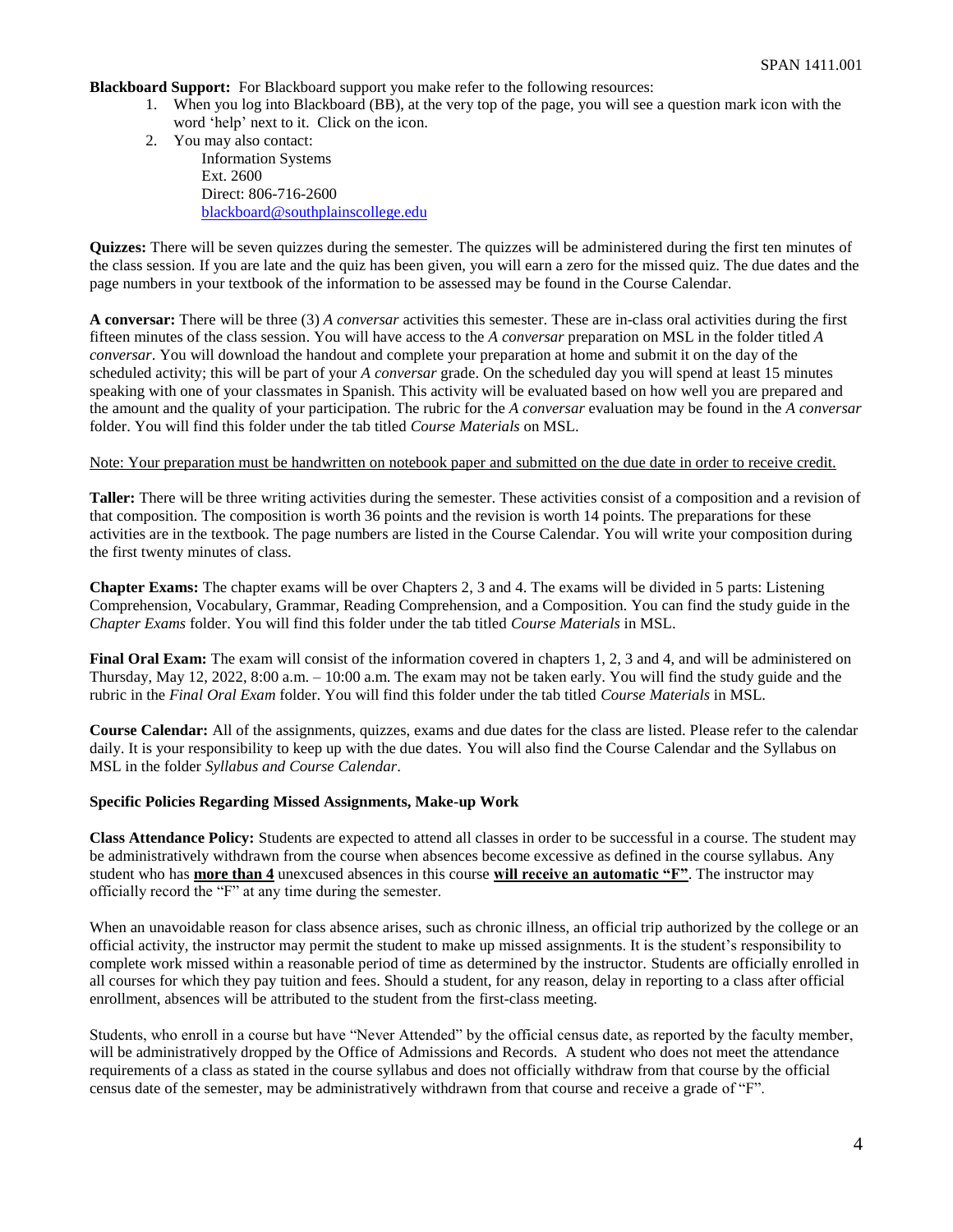Three tardies (less than fifteen minutes late) will constitute an absence. If you are more than fifteen minutes late, you will be counted absent. Attendance will be taken at the beginning of each class. It is the students' responsibility to sign the Attendance Sheet at the beginning of each class session for which he or she is in attendance. You are also expected to remain in class until the class is dismissed; this includes time spent in the lab. If you leave more than 15 minutes prior to the dismissal of class you will be counted absent. If you leave less than 15 minutes prior to the dismissal of class you will be counted tardy.

**Please Note: If you are late to class, you will earn a zero for any missed assignments given during the time you were not in class. Also, if you leave prior to the dismissal of class, you will earn a zero for any assignments missed and will not be permitted to make-up the assignments.**

Excused absences for this policy are absences due to documented chronic illness, hospitalization, court appearances *(excluding actual jail time and/or arraignment during the semester)*, funerals for immediate family, official university travel and attendance at scheduled religious observances covered by Texas House Bill 256. **The original documentation to support the above stated absences must be presented to your professor during his office hours within two classdays**. Documentation **not** presented within two class-days will not be accepted resulting in an absence, and missed assignments will not be accepted. The documentation will be verified.

Absence due to religious observance: Texas House Bill 256 requires institutions of higher education to excuse a student from attending classes or other required activities, including examinations, for the observance of a religious holy day. The student shall also be excused for time necessary to travel.

Any assignments that you may make-up because of an excused absence will have to be done so within two class-days upon your return to class. If you do not make-up the missed assignments within the time given you will receive a zero for the assignments.

If your circumstances will prevent you from meeting the attendance requirements of this course, it is certainly an option to consider withdrawing and re-enrolling at a later time when your schedule is conducive to **attending class, arriving on time and remaining the duration of class.**

Note: Thursday, April 28, 2022, is the last day to withdraw from the course.

**Plagiarism and Cheating:** Students are expected to do their own work on all projects, quizzes, assignments, examinations, and papers. Failure to comply with this policy will result in an 'F' for the assignment and can result in an 'F' for the course if circumstances warrant.

Plagiarism violations include, but are not limited to, the following:

1. Cutting and pasting together information from books, articles, other papers, or online sites without providing proper documentation;

2. Using direct quotations (three or more words) from a source without showing them to be direct quotations and citing them.

Cheating violations include, but are not limited to, the following:

- 1. Obtaining an examination by stealing or collusion;
- 2. Discovering the content of an examination before it is given;

3. Using an unauthorized source of information (notes, textbook, text messaging, internet, apps) during an examination, quiz, or homework assignment;

- 4. Entering an office or building to obtain unfair advantage;
- 5. Taking an examination for another;
- 6. Altering grade records;
- 7. Copying another's work during an examination or on a homework assignment;
- 8. Taking pictures of a test, test answers, or someone else's paper.

Note: The use of online translators is not permitted in or outside of class.

**Student Code of Conduct Policy:** Any successful learning experience requires mutual respect on the part of the student and the instructor. Neither instructor nor student should be subject to others' behavior that is rude, disruptive, intimidating, aggressive, or demeaning. Student conduct that disrupts the learning process or is deemed disrespectful or threatening shall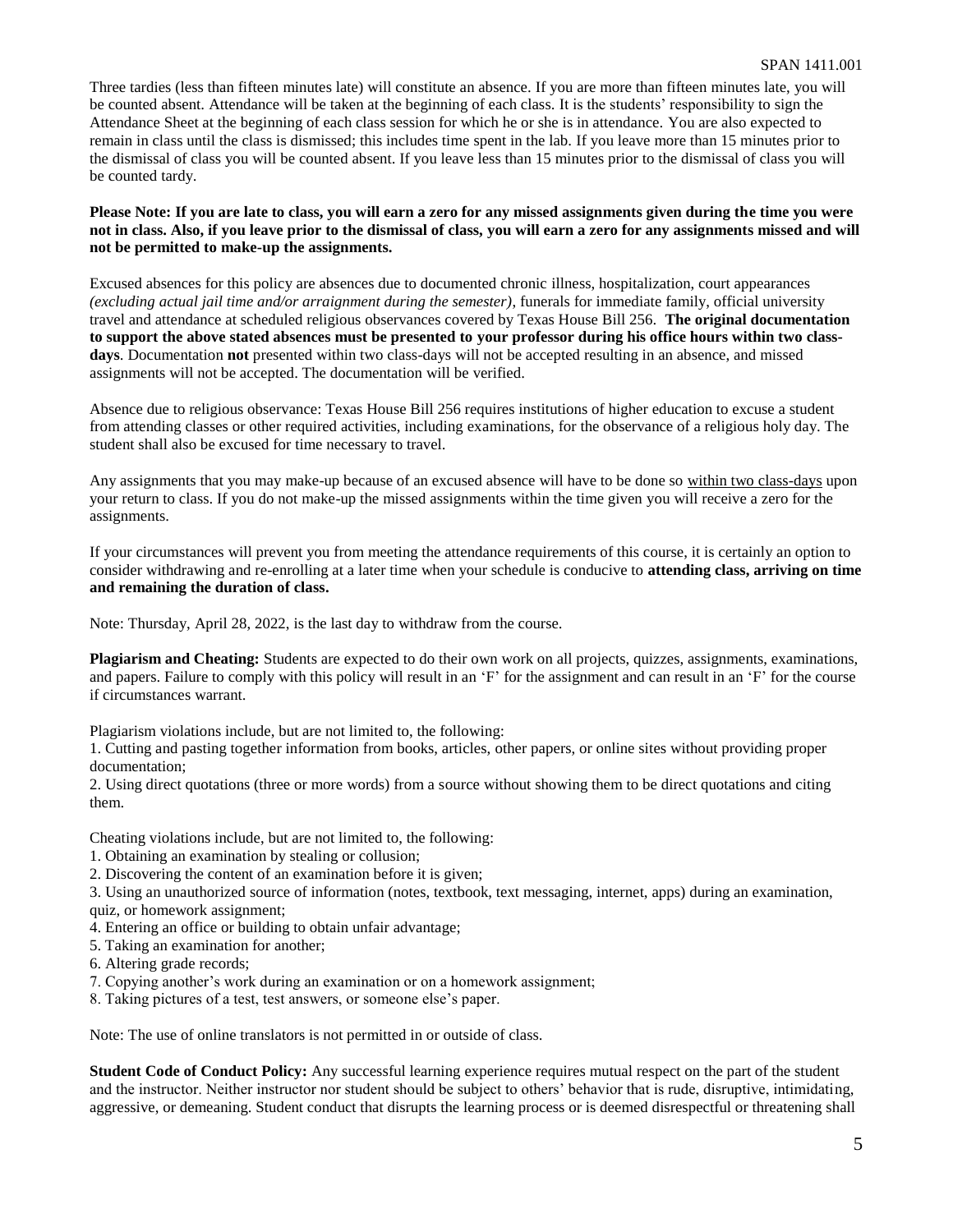not be tolerated and may lead to disciplinary action and/or removal from class. The following are examples of inappropriate behavior in the classroom:

| Speaking English without permission | Overt and covert inattentiveness | Use of cell phone |
|-------------------------------------|----------------------------------|-------------------|
| Making offensive remarks            | Making unnecessary jokes         | during class      |

Please Note: If after a clear warning, the student continues to repeat inappropriate behavior in the classroom, he or she will be asked to leave the class, and will be expected to speak with his or her professor during his office hours concerning the misbehavior before he or she is allowed to return to class.

Note: If you need to leave your phone on because of an emergency, please speak with your professor before class begins.

**Diversity Statement:** In this class, the instructor will establish and support an environment that values and nurtures individual and group differences and encourages engagement and interaction. Understanding and respecting multiple experiences and perspectives will serve to challenge and stimulate all of us to learn about others, about the larger world and about ourselves. By promoting diversity and intellectual exchange, we will not only mirror society as it is, but also model society as it should and can be.

**Disability Statement:** Students with disabilities, including but not limited to physical, psychiatric, or learning disabilities, who wish to request accommodations in this class should notify the Disability Services Office early in the semester so that the appropriate arrangements may be made. In accordance with federal law, a student requesting accommodations must provide acceptable documentation of his/her disability to the Disability Services Office. For more information, call or visit the Disability Services Office at Levelland (Student Health & Wellness Office) 806-716-2577, Reese Center (Building 8) 806-716-4675, or Plainview Center (Main Office) 806-716-4302 or 806-296-9611.

Note: Please present the Letter of Accommodations to your professor during his office hours.

**Nondiscrimination Policy:** South Plains College does not discriminate on the basis of race, color, national origin, sex, disability or age in its programs and activities. The following person has been designated to handle inquiries regarding the nondiscrimination policies: Vice President for Student Affairs, South Plains College -1401 College Avenue, Box 5, Levelland, TX 79336, 806-716-2360.

**COVID Statement**: If you are experiencing any of the following symptoms, please do not attend class and either seek medical attention or get tested for COVID:

- Cough, shortness of breath, difficulty breathing
- Fever or chills
- Muscles or body aches
- Vomiting or diarrhea
- New loss of taste and smell

You must contact DeEtte Edens, BSN, RN at 806-716-2376 or [dedens@southplainscollege.edu](mailto:dedens@southplainscollege.edu) to request a reasonable accommodation and you must notify her if you test positive for COVID or have been exposed to someone who is positive with COVID. Your absences will be unexcused if you fail to contact her. Face coverings are optional this semester but are encouraged.

**Title IX Pregnancy Accommodations Statement:** If you are pregnant, or have given birth within six months, under Title IX you have a right to reasonable accommodations to help continue your education. To activate accommodations, you must submit a Title IX pregnancy accommodations request, along with specific medical documentation, to the Director of Health and Wellness. Once approved, notification will be sent to you the student and instructors. It is the student's responsibility to work with the instructor to arrange accommodations. Contact the Director of Health and Wellness at 806- 716-2362 or email [cgilster@southplainscollege.edu](mailto:cgilster@southplainscollege.edu) for assistance.

**Student Use of Personal Technology:** You will be able to use your personal devices, not a phone, to access

MySpanishLab website for use of the *e*Text only. If you open other websites without the permission of your professor, you will no longer be permitted to use your personal device during class and will be required to purchase a hardcover textbook. No personal electronic devices should be used during quizzes, examinations or other testing or assessment situations. Authorized devices meant to be adaptive or assistive in nature, and which are incorporated as part of a documented disability or medical condition, are exempt from this policy.

Note: Because of safety reasons, you will not be permitted to charge your personal devices during class.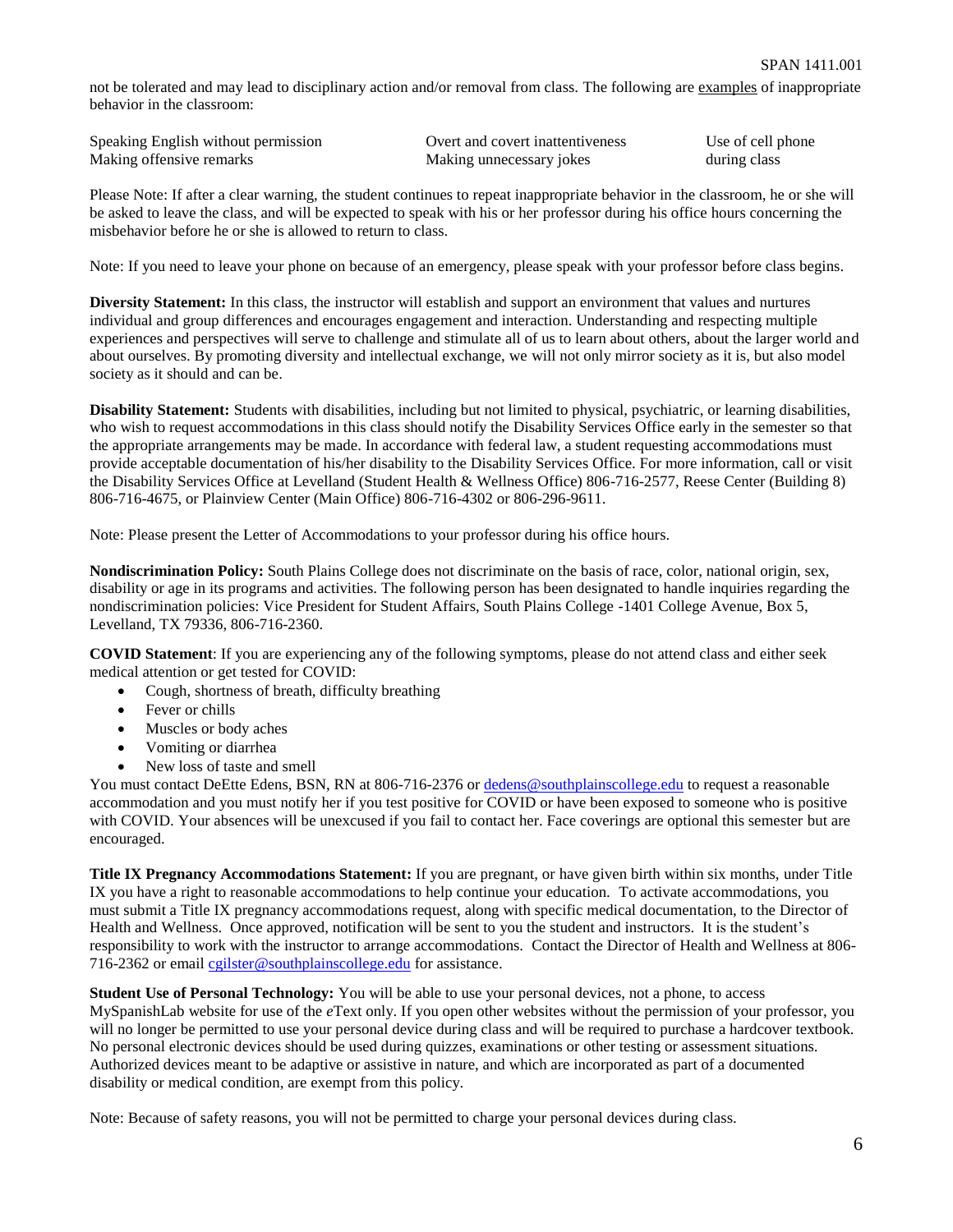**Veterans Assistance:** Military Programs [\(www.mvp.ttu.edu\)](http://www.mvp.ttu.edu/), Veterans Resource Coordination Group [\(www.vrcg.org\)](http://www.vrcg.org/), and Lubbock Veterans Center (748-7202).

**Campus Concealed Carry:** Texas Senate Bill - 11 (Government Code 411.2031, et al.) authorizes the carrying of a concealed handgun in South Plains College buildings only by persons who have been issued and are in possession of a Texas License to Carry a Handgun. Qualified law enforcement officers or those who are otherwise authorized to carry a concealed handgun in the State of Texas are also permitted to do so. Pursuant to Penal Code (PC) 46.035 and South Plains College policy, license holders may not carry a concealed handgun in restricted locations. For a list of locations and Frequently Asked Questions, please refer to the Campus Carry page at: <http://www.southplainscollege.edu/campuscarry.php>

Pursuant to PC 46.035, the open carrying of handguns is prohibited on all South Plains College campuses. Report violations to the College Police Department at 806-716-2396 or 9-1-1.

**Closure of College or Cancelation of Classes:** In the event that classes are cancelled or delayed due to inclement weather, please follow the instructions communicated by South Plains College.

**Extra Credit Policy:** There will be no extra credit options in this course.

**If needed, revisions to the class syllabus and/or the course calendar may be made.**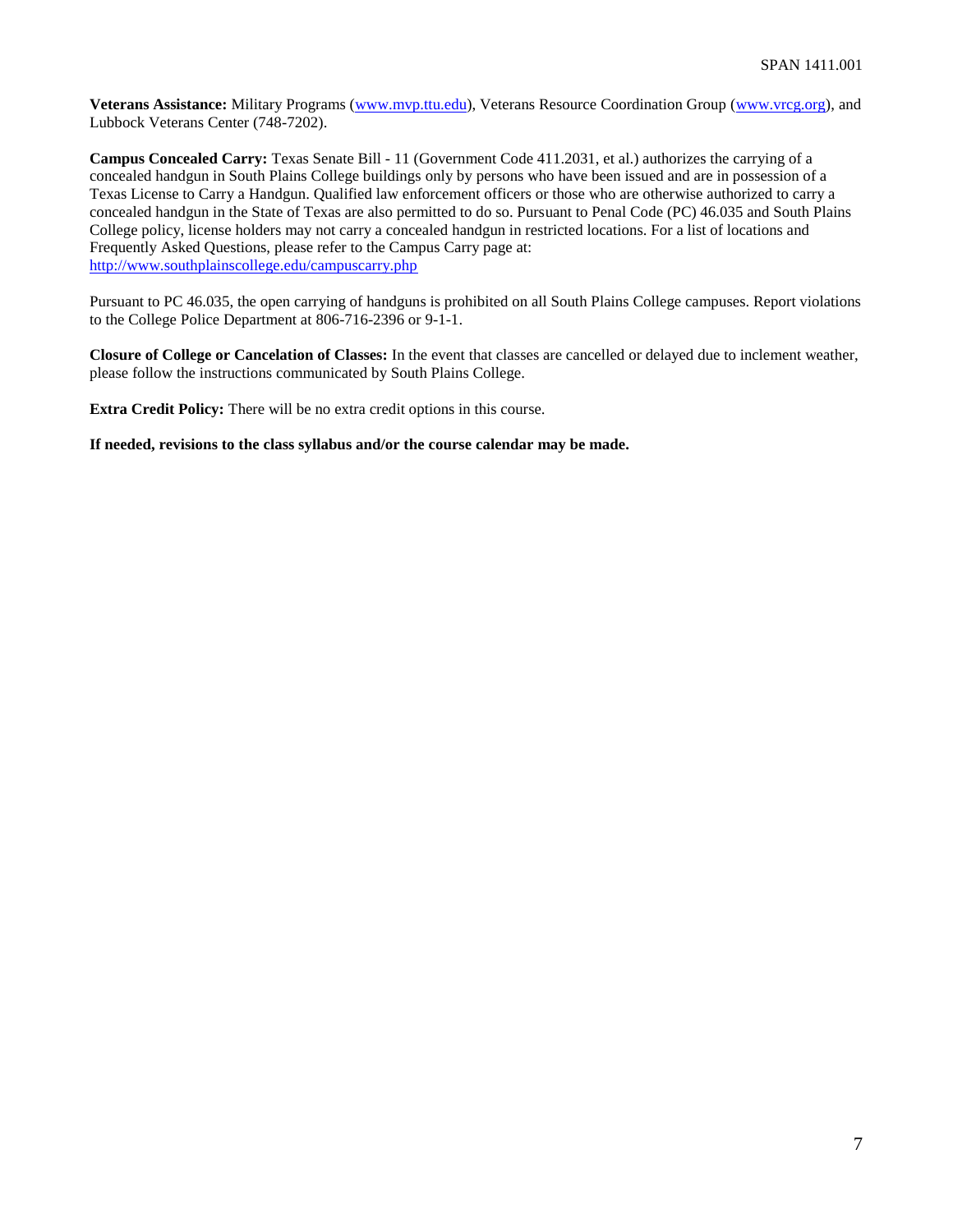# **Spanish 1411.001 TR 9:00 a.m. – 10:40 a.m. Course Calendar Spring 2022**

*e***Text:** Electronic Textbook (See MySpanishLab at [http://myspanishlab.com/\)](http://myspanishlab.com/)

# **MSL:** MySpanishLab

**;OJO!** Some of the assignments in the book have more than one activity (e.g., Paso 1, Paso 2). If a specific activity is not assigned, you should complete all of them on a given assignment.

**\***Please skip lines for the activities that are written on notebook paper (*hoja de papel*), and write the number of the activity (e.g., 1-32).

|                                                                                                                                                                                                                                                                                                                                                                                                                                                                                                                                                            | Capítulo 1: Hola, ¿qué tal?                               |                                                                        |                                                                                                                       |
|------------------------------------------------------------------------------------------------------------------------------------------------------------------------------------------------------------------------------------------------------------------------------------------------------------------------------------------------------------------------------------------------------------------------------------------------------------------------------------------------------------------------------------------------------------|-----------------------------------------------------------|------------------------------------------------------------------------|-----------------------------------------------------------------------------------------------------------------------|
| <b>Learning Objectives</b><br>• Meet and greet others<br>Talk about yourself and others<br>Discuss the advantages of being bilingual, and learn about an alternative hip-hop group from Puerto Rico<br>$\bullet$<br>Describe your classroom, and respond to classroom instructions<br>$\bullet$<br>Identify and describe people, places, and things, including dates<br>Use visual to aid comprehension<br>$\bullet$<br>Recognize the expanse of the Hispanic world<br>Identify cognates to understand text<br>Move from phrases to sentences<br>$\bullet$ |                                                           |                                                                        |                                                                                                                       |
| <b>DATE</b>                                                                                                                                                                                                                                                                                                                                                                                                                                                                                                                                                | <b>Online coursework</b><br>(Due by 11:59 p.m.)           | Arriba activities (Due the<br>following class day.)                    | PRÁCTICA COMUNICATIVA<br>(In-class activities.)                                                                       |
| Week 1<br>Mon.,<br>Jan. 17th                                                                                                                                                                                                                                                                                                                                                                                                                                                                                                                               | Martin Luther King, Jr. Day                               | Martin Luther King, Jr. Day                                            | Martin Luther King, Jr. Day                                                                                           |
| Tues.,<br>Jan. 18 <sup>th</sup>                                                                                                                                                                                                                                                                                                                                                                                                                                                                                                                            |                                                           | Estudia (Study), pág. 5<br>Lee (Read), pág. 4<br>Estudia, págs. 8 y 10 | Overview of the course<br>MySpanishLab Training<br>El alfabeto, pág. 8<br>Vocabulario, pág. 5<br>Saludos y despedidas |
| Weds.,<br>Jan. 19th                                                                                                                                                                                                                                                                                                                                                                                                                                                                                                                                        | 01-01, 01-02, 01-03<br>eText 01-01<br>01-11, 01-12; 01-13 | Lee, pág. 18<br>Estudia, pág. 19<br>Lee, págs. 21-23                   |                                                                                                                       |
| Thurs.,<br>Jan. 20 <sup>th</sup>                                                                                                                                                                                                                                                                                                                                                                                                                                                                                                                           | 01-30 (Los días y los meses)                              |                                                                        | Los días y los meses                                                                                                  |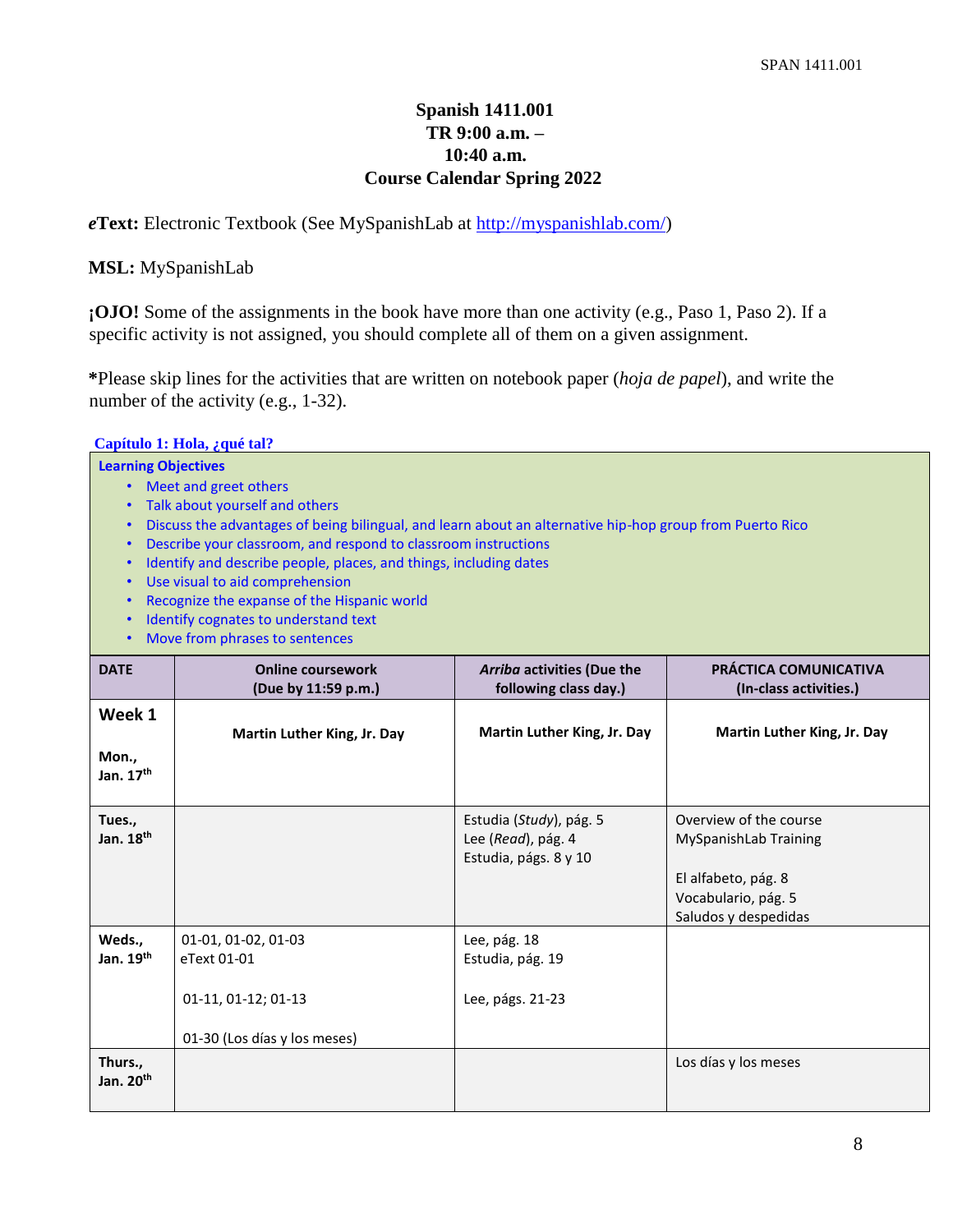| Fri.,<br>Jan. 21st               |                                                                                                                                                                                                        |                                                                                                                                                                  |                                                         |
|----------------------------------|--------------------------------------------------------------------------------------------------------------------------------------------------------------------------------------------------------|------------------------------------------------------------------------------------------------------------------------------------------------------------------|---------------------------------------------------------|
| <b>DATE</b>                      | <b>Online coursework (Due</b><br>by 11:59 p.m.)                                                                                                                                                        | Arriba activities (Due the<br>following class day.)                                                                                                              | PRÁCTICA COMUNICATIVA<br>(In-class activities.)         |
| Week 2                           | Spanish Grammar Tutorials: Subject<br>Pronouns; Formal/Informal; Ser                                                                                                                                   |                                                                                                                                                                  |                                                         |
| Mon.,<br>Jan. 24 <sup>th</sup>   | eText 1-16; 1-17; 1-18<br>01-14; 01-15; 01-16 (Ser)                                                                                                                                                    |                                                                                                                                                                  |                                                         |
| Tues.,<br>Jan. 25 <sup>th</sup>  |                                                                                                                                                                                                        |                                                                                                                                                                  |                                                         |
| Weds.,<br>Jan. 26 <sup>th</sup>  | Grammar Tutorial: Definite & Indefinite<br>Articles; Gender; Singular & Plural<br>Formation<br>01-32, 01-34<br>Grammar Tutorial: Noun/Adjectives<br>Agreement; Position of Adjectives<br>01-35-; 01-37 | Lee, págs. 25-26<br>1-38 Please write complete<br>sentences on notebook paper<br>and skip lines.<br>Lee: Adjective forms, position,<br>and agreement págs. 28-29 |                                                         |
| Thurs.,<br>Jan. 27 <sup>th</sup> | Extra Practice: Days of the Week, Months<br>& Seasons                                                                                                                                                  |                                                                                                                                                                  | Vocabulary Quiz 1 (p. 19)<br>First 10 minutes of class. |
|                                  | Extra Practice: Gender; Singular & Plural<br>Formation                                                                                                                                                 |                                                                                                                                                                  |                                                         |
|                                  | Extra Practice: Noun/Adjective<br>Agreement                                                                                                                                                            |                                                                                                                                                                  |                                                         |
|                                  | <b>Extra Practice: Ser</b>                                                                                                                                                                             |                                                                                                                                                                  |                                                         |
| Fri.,<br>Jan. 28 <sup>th</sup>   |                                                                                                                                                                                                        | Lee pág. 32 1-48                                                                                                                                                 |                                                         |
| <b>DATE</b>                      | <b>Online coursework (Due</b><br>by 11:59 p.m.)                                                                                                                                                        | Arriba activities (Due the<br>following class day.)                                                                                                              | PRÁCTICA COMUNICATIVA<br>(In-class activities.)         |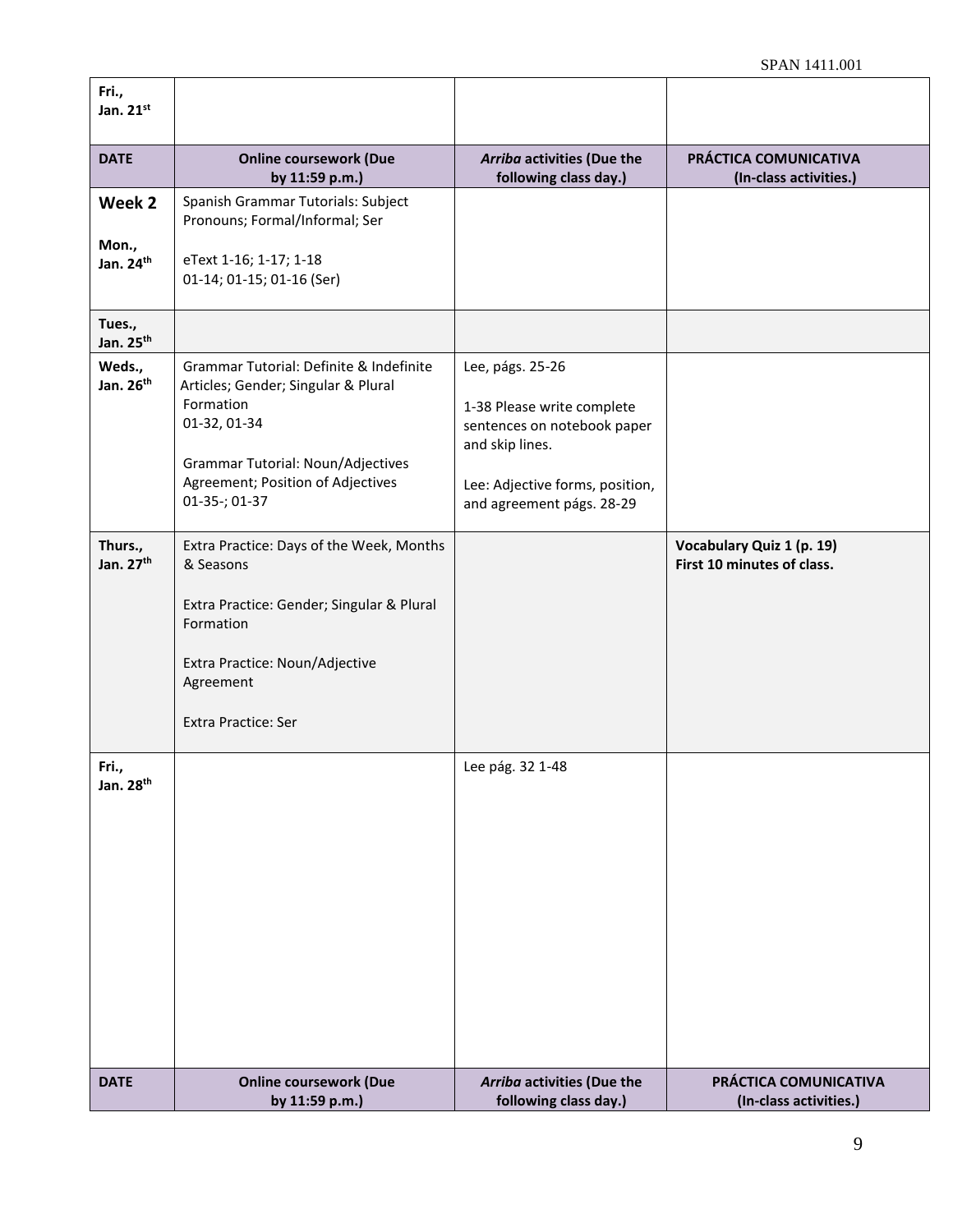| Week 3<br>Mon.,<br>Jan. $31^{st}$ | Extra Practice: Days of the Week, Months<br>& Seasons<br>Extra Practice: Gender; Singular & Plural<br>Formation<br>Extra Practice: Noun/Adjective<br>Agreement<br>Extra Practice: Ser | Taller, pág. 36 (Taller 1<br>preparation.) You will practice<br>writing your composition at<br>home. |                                                                                                                                |
|-----------------------------------|---------------------------------------------------------------------------------------------------------------------------------------------------------------------------------------|------------------------------------------------------------------------------------------------------|--------------------------------------------------------------------------------------------------------------------------------|
| Tues.,<br>Feb. $1st$              |                                                                                                                                                                                       |                                                                                                      | <b>Taller 1</b><br><b>First 20 minutes of class.</b><br>Club cultura: Bienvenidos a club<br>cultura y Explora el mundo hispano |

# **Capítulo 2: ¿De dónde eres?**

## **Learning Objectives**

- Describe yourself and others
- Ask and respond to questions about people, places, and things
- Identify how names reflect a person's heritage, and learn about an alternative rock musician from Spain
- Discuss activities you do and like to do
- Talk about your activities and obligations
- Anticipate content
- Identify and research some important cultural aspects of Spain
- Identify opinions
- Plan for an interview

| <b>DATE</b>          | <b>Online coursework</b><br>(Due by 11:59 p.m.)                                                              | Arriba activities (Due the<br>following class day.) | PRÁCTICA COMUNICATIVA<br>(In-class activities.)                 |
|----------------------|--------------------------------------------------------------------------------------------------------------|-----------------------------------------------------|-----------------------------------------------------------------|
| Weds.,<br>Feb. $2nd$ | Grammar Tutorial: Adjectives of<br>Nationality<br>02-01, 02-03<br>$e$ Text 2-2<br>12 <sup>th</sup> Class Day | Estudia, pág. 41<br>Lee, pág. 40<br>Lee, pág. 45    |                                                                 |
| Thurs.,<br>Feb. 3rd  | Grammar Tutorial: Estar, Estar &<br>adjectives,<br>02-05, 02-06, 02-07<br>eText 2-8                          |                                                     | Estar<br><b>Nacionalidades</b><br><b>Participation Points 1</b> |
| Fri.,<br>Feb. 4th    |                                                                                                              |                                                     |                                                                 |
| <b>DATE</b>          | <b>Online coursework</b><br>(Due by 11:59 p.m.)                                                              | Arriba activities (Due the<br>following class day.) | PRÁCTICA COMUNICATIVA<br>(In-class activities.)                 |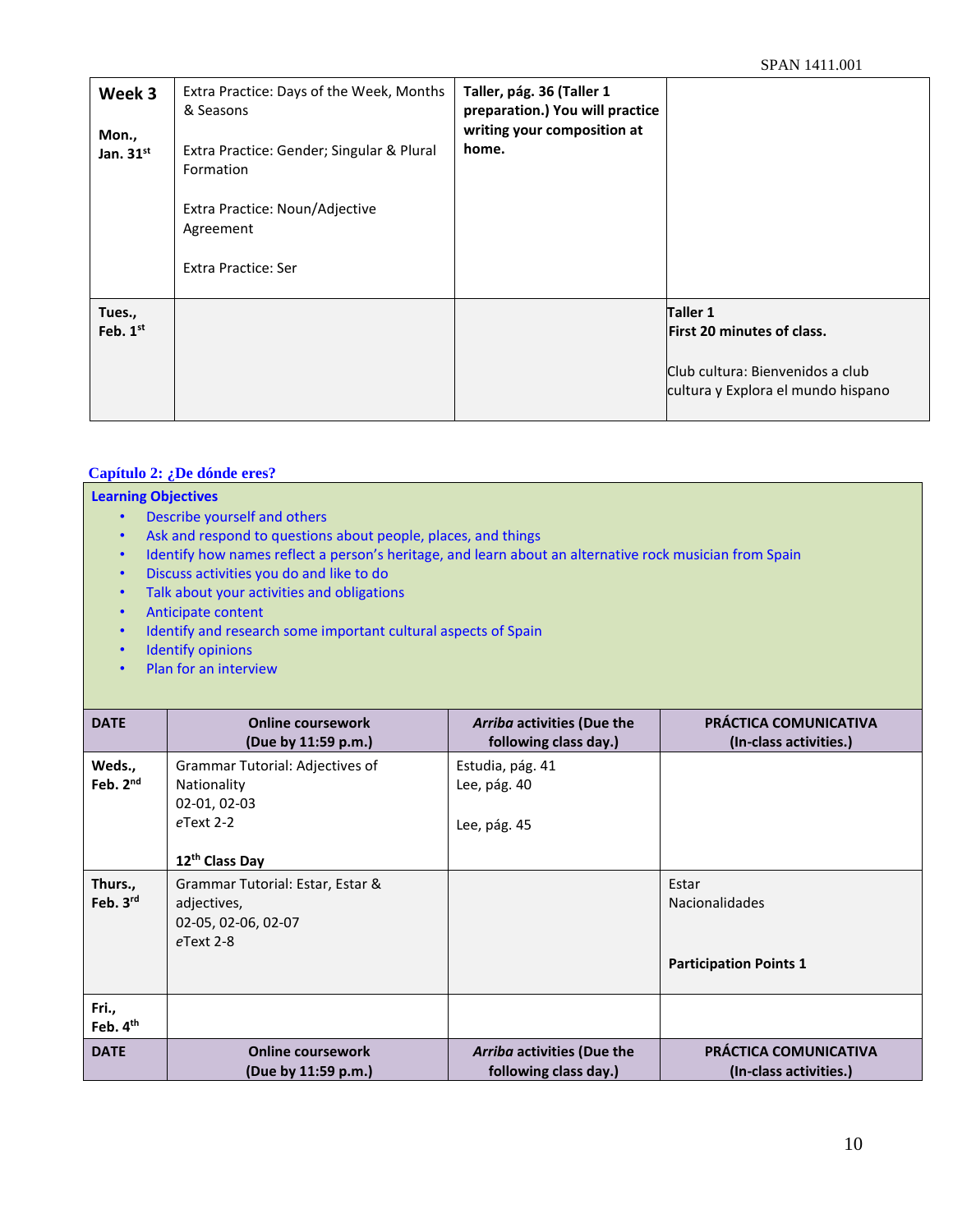| Week 4<br>Mon.,                                        | <b>Grammar Tutorials: Telling time</b><br>02-08, 02-09, 02-11<br>eText 2-11                                                                               | Lee: Telling Time págs. 47-48                                                                                                                                                   |                                                                                                                                                           |
|--------------------------------------------------------|-----------------------------------------------------------------------------------------------------------------------------------------------------------|---------------------------------------------------------------------------------------------------------------------------------------------------------------------------------|-----------------------------------------------------------------------------------------------------------------------------------------------------------|
| Feb. 7 <sup>th</sup><br>Tues.,<br>Feb. 8 <sup>th</sup> |                                                                                                                                                           |                                                                                                                                                                                 | Vocabulary Quiz 2 (p. 41)<br>First 10 minutes of class.<br>Taller 1 Revisions due at the<br>beginning of class                                            |
|                                                        |                                                                                                                                                           |                                                                                                                                                                                 | <b>Telling Time</b>                                                                                                                                       |
| Weds.,<br>Feb. 9th                                     | <b>Grammar Tutorials: Formation of Yes-No</b><br>Questions, Formation of Negative<br>Sentences<br>Extra Practice: Formation of Yes-No<br>Questions; 02-13 | Lee pág. 51                                                                                                                                                                     |                                                                                                                                                           |
| Thurs.,<br>Feb. 10th                                   |                                                                                                                                                           |                                                                                                                                                                                 | Formation of Yes-No Questions,<br>Formation of Negative Sentences<br><b>Telling Time</b><br><b>Participation Points 2</b>                                 |
| Fri.,<br>Feb. 11 <sup>th</sup>                         |                                                                                                                                                           |                                                                                                                                                                                 |                                                                                                                                                           |
|                                                        |                                                                                                                                                           |                                                                                                                                                                                 |                                                                                                                                                           |
| <b>DATE</b>                                            | <b>Online coursework</b><br>(Due by 11:59 p.m.)                                                                                                           | Arriba activities (Due the<br>following class day.)                                                                                                                             | PRÁCTICA COMUNICATIVA<br>(In-class activities.)                                                                                                           |
| Week 5<br>Mon.,<br>Feb. 14th                           | <b>Grammar Tutorials: Questions with</b><br>Interrogative Words; Qué & cuál<br>02-16, 02-17, 02-18, 02-19                                                 | Lee, pág. 52-53 Interrogative<br>Words                                                                                                                                          |                                                                                                                                                           |
| Tues.,<br>Feb. 15 <sup>th</sup>                        |                                                                                                                                                           |                                                                                                                                                                                 | Questions with Interrogative Words;<br>Qué & cuál                                                                                                         |
| Weds.,<br>Feb. 16th                                    | Grammar Tutorials: Present Indicative;<br>Regular Verbs; -ar verbs, -er verbs, -ir<br>verbs<br>02-33, 02-35, 02-36, 02-37, 02-38                          | Lee págs. 58 y 62<br>Estudia pág. 59                                                                                                                                            |                                                                                                                                                           |
| Thurs.,<br>Feb. 17th<br>Fri.,                          |                                                                                                                                                           | Lee pág. 64<br>2-32 Pasos 1 y 2<br>2-33 Paso 1 Please write the<br>questions you will ask a partner<br>in class and answer your own<br>questions as well. Please skip<br>lines. | Present Indicative; Regular Verbs; -ar<br>verbs<br>Present Indicative; Regular Verbs; -ar<br>verbs, -er verbs, -ir verbs<br><b>Participation Points 3</b> |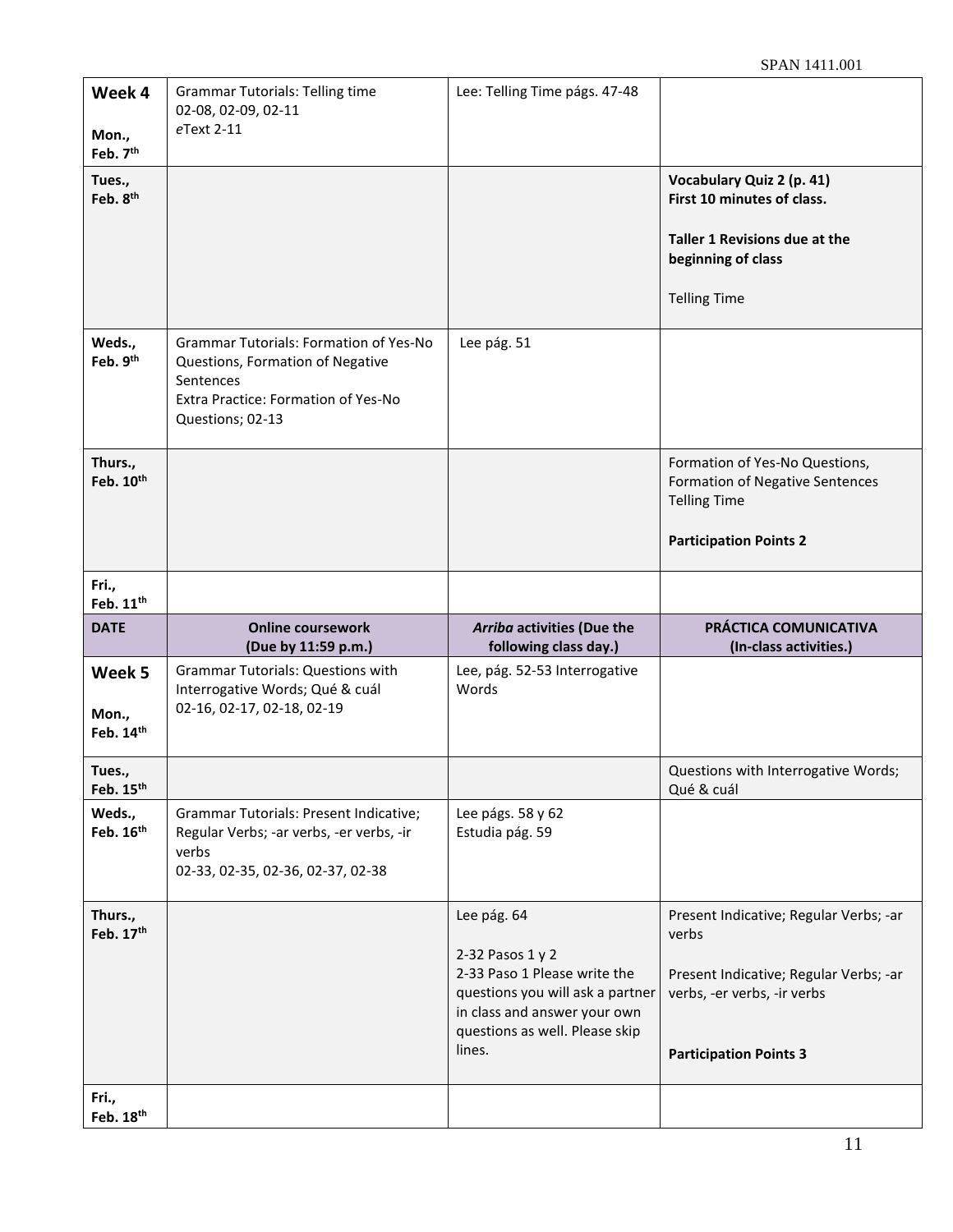| <b>DATE</b>                    | <b>Online coursework</b><br>(Due by 11:59 p.m.)                                                        | Arriba activities (Due the<br>following class day.) | PRÁCTICA COMUNICATIVA<br>(In-class activities.)                            |
|--------------------------------|--------------------------------------------------------------------------------------------------------|-----------------------------------------------------|----------------------------------------------------------------------------|
| Week 6                         | Grammar Tutorials: Tener (Stem-<br>changing Conjugation) Tener                                         | Lee: The present tense of<br>tener, pág. 67         |                                                                            |
| Mon.,<br>Feb. $21^{st}$        | (Introduction; Uses), Tener que<br>02-40, 02-41                                                        |                                                     |                                                                            |
|                                |                                                                                                        |                                                     |                                                                            |
| Tues.,<br>Feb. 22nd            |                                                                                                        |                                                     | Tener (Stem-changing Conjugation)<br>Tener (Introduction; Uses), Tener que |
| Weds.,<br>Feb. 23rd            | <b>Extra Practice: Questions with</b><br>Interrogative Words; Adjectives of<br>Nationality; Qué & cuál |                                                     |                                                                            |
|                                | eText 02-44 Datos;<br>02-50 (Nuestro mundo: Panoramas)                                                 |                                                     |                                                                            |
| Thurs.,<br>Feb. 24th           |                                                                                                        |                                                     | Verb Quiz (p. 59)<br>First 10 minutes of class.                            |
|                                |                                                                                                        |                                                     | Club cultura - España: El país vasco,<br>destinto cultural y deportivo     |
|                                |                                                                                                        |                                                     | <b>Participation Points 4</b>                                              |
| Fri.,<br>Feb. 25 <sup>th</sup> |                                                                                                        |                                                     |                                                                            |
| <b>DATE</b>                    | <b>Online coursework (Due</b><br>by 11:59 p.m.)                                                        | Arriba activities (Due the<br>following class day.) | PRÁCTICA COMUNICATIVA<br>(In-class activities.)                            |
| Week 7                         | Extra Practice: Regular Verbs; -ar verbs, er<br>verbs, -ir verbs; Irregular Verbs                      |                                                     |                                                                            |
| Mon.,<br>Feb. 28 <sup>th</sup> | Extra Practice: Tener (Stem-changing<br>Conjugation) Tener (Introduction; Uses)                        |                                                     |                                                                            |
|                                | <b>Good Review for Chapter 2 Exam</b>                                                                  |                                                     |                                                                            |
| Tues.,<br>Mar. 1st             |                                                                                                        |                                                     | <b>Examen: Capítulo 2</b>                                                  |

**Capítulo 3: ¿Qué estudias?**

 $\mathsf{r}$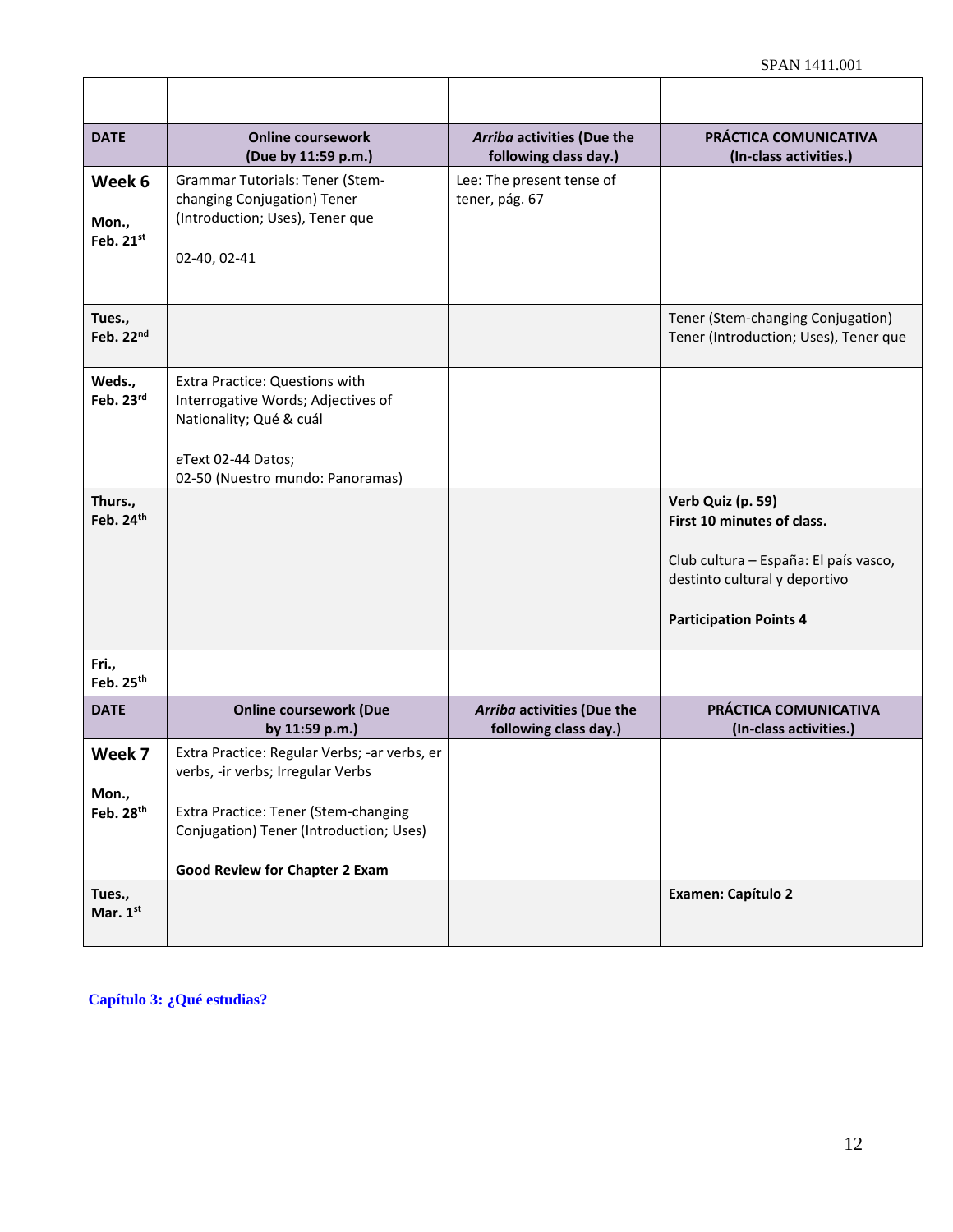## Learning Objectives

- Exchange information about classes and schedules
- Talk about dates, possessions, obligations, and physical and mental states
- Compare and contrast the UNAM with your school, and learn about an alternative rock band from Mexico
- Talk about places and five directions on your university campus
- Make plans to do something, and describe traits and states of being
- Compile information from several sources
- Identify and research some important cultural aspects of Mexico
- Scan text for information
- Outline your thoughts before writing

| <b>DATE</b>                                       | <b>Online coursework</b><br>(Due by 11:59 p.m.)                                                                                                                                                                       | Arriba activities (Due the<br>following class day.)                                                                                                                       | PRÁCTICA COMUNICATIVA<br>(In-class activities.) |
|---------------------------------------------------|-----------------------------------------------------------------------------------------------------------------------------------------------------------------------------------------------------------------------|---------------------------------------------------------------------------------------------------------------------------------------------------------------------------|-------------------------------------------------|
| Weds.,<br>Mar. 2nd                                | 03-.01, 03-02, 03-03, 03-04<br>eText 3-2                                                                                                                                                                              | Estudia, pág. 79                                                                                                                                                          |                                                 |
| Thurs.,<br>Mar. 3rd                               |                                                                                                                                                                                                                       |                                                                                                                                                                           | A conversar 1: Capítulo 2                       |
| Fri.,<br>Mar. 4 <sup>th</sup>                     |                                                                                                                                                                                                                       |                                                                                                                                                                           |                                                 |
| <b>DATE</b>                                       | <b>Online coursework</b><br>(Due by 11:59 p.m.)                                                                                                                                                                       | Arriba activities (Due the<br>following class day.)                                                                                                                       | PRÁCTICA COMUNICATIVA<br>(In-class activities.) |
| Week 8<br>Mon.,<br>Mar. 7 <sup>th</sup><br>Tues., | Vocabulary Tutorials: The numbers<br>03-06, 03-07, 03-08, 03-09                                                                                                                                                       | Lee pág. 81<br>A conversar 1: Capítulo 2<br>preparation can be found on<br>MSL. Your preparation must<br>be submitted on notebook<br>paper in order to receive<br>credit. | Mi horario de clases                            |
| Mar. 8 <sup>th</sup>                              |                                                                                                                                                                                                                       |                                                                                                                                                                           | Las materias académicas<br>Los números          |
| Weds.,<br>Mar. 9th                                | <b>Vocabulary Tutorials: Possessive</b><br>Adjectives<br><b>Grammar Tutorials: Possessive</b><br>Adjectives; Possessive Adjectives with de<br>+ pronoun; Clarification of Possessives<br>with de + pronoun<br>$03-12$ | Lee, págs. 83-84 Possessive<br>adjectives                                                                                                                                 |                                                 |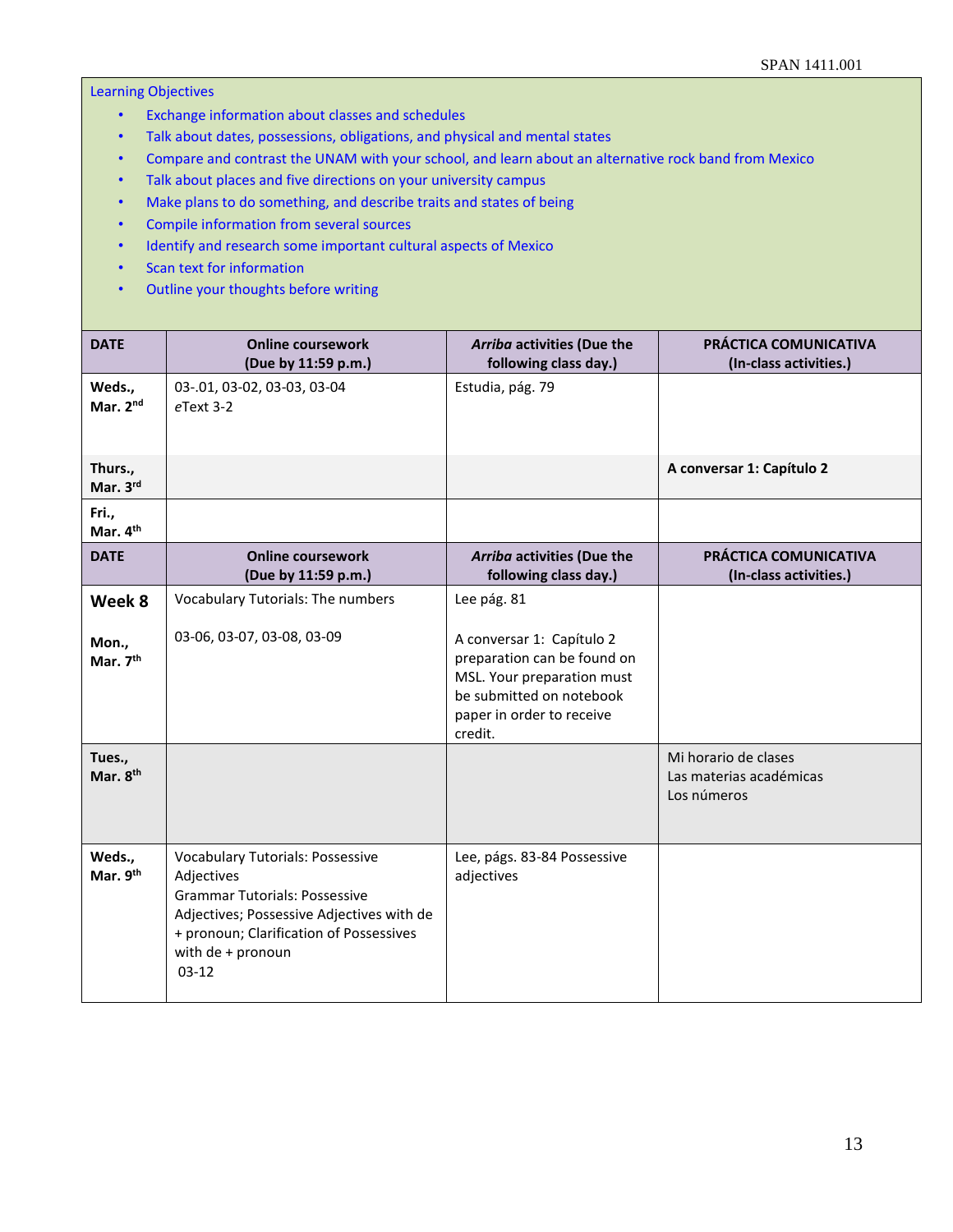| Thurs.,<br>Mar. 10th              |                                                                                                                                                                                      |                                                     | Vocabulary Quiz 3 (p. 79)<br>First 10 minutes of class.<br><b>Participation Points 5</b>                                                                               |
|-----------------------------------|--------------------------------------------------------------------------------------------------------------------------------------------------------------------------------------|-----------------------------------------------------|------------------------------------------------------------------------------------------------------------------------------------------------------------------------|
| Fri.,<br>Mar. 11 <sup>th</sup>    |                                                                                                                                                                                      |                                                     |                                                                                                                                                                        |
| Mar. 14th -<br>Mar. 18th          | <b>Spring Break</b>                                                                                                                                                                  | <b>Spring Break</b>                                 | <b>Spring Break</b>                                                                                                                                                    |
| <b>DATE</b>                       | <b>Online coursework (Due</b><br>by 11:59 p.m.)                                                                                                                                      | Arriba activities (Due<br>the following class day.) | PRÁCTICA COMUNICATIVA<br>(In-class activities.)                                                                                                                        |
| Week 9<br>Mon.,<br>Mar. $21^{st}$ | <b>Grammar Tutorials: Tener</b><br>03-14, 03-15<br>eText 3-14<br>03-17, 03-18, 03-19                                                                                                 | Lee, pág. 86 Other expressions<br>with tener        |                                                                                                                                                                        |
| Tues.,<br>Mar. 22nd               |                                                                                                                                                                                      |                                                     | Expresiones con tener<br>Números                                                                                                                                       |
| Weds.,<br>Mar. 23rd               | Vocabulary Tutorials: ¿Dónde está?<br>03-25, 03-26<br>Grammar Tutorials: Hacer; Future with<br>Ir + a + infinitive; Preposition a<br>03-32, 03-33, 03-35, 03-36<br>eText 3-27, 03-28 | Estudia, pág. 93<br>Lee, pág. 93 Letras y sonidos   |                                                                                                                                                                        |
| Thurs.,<br>Mar. 24th              |                                                                                                                                                                                      | Lee, pág. 95                                        | ¿Dónde está?<br>Hacer; Future with $ir + a +$ infinitive;<br>Preposition a<br>Vocabulary Quiz 4 (p. 93)<br>First 10 minutes of class.<br><b>Participation Points 6</b> |
| Fri.,<br>Mar. 25 <sup>th</sup>    |                                                                                                                                                                                      |                                                     |                                                                                                                                                                        |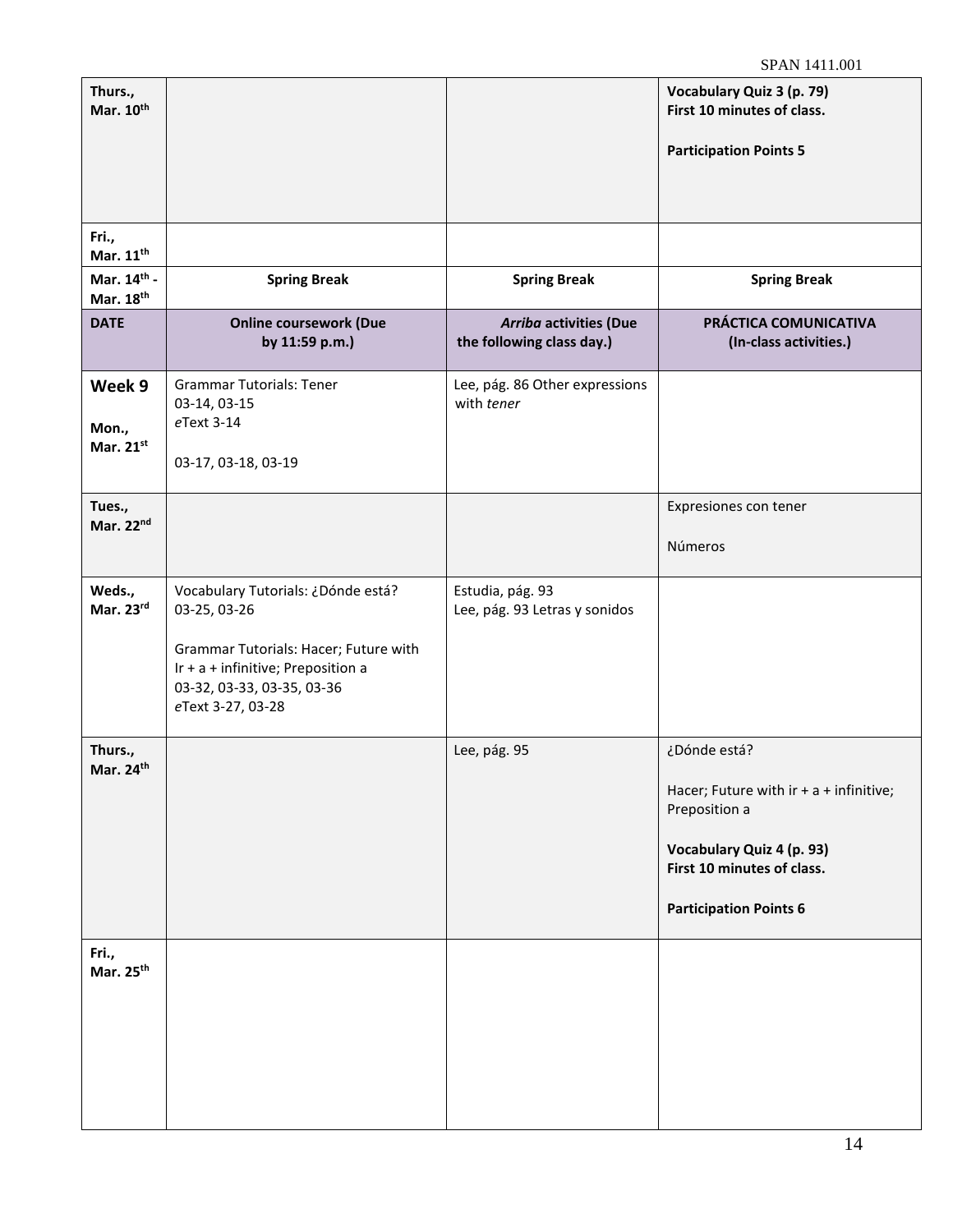SPAN 1411.001

| <b>DATE</b>                   | <b>Online coursework</b><br>(Due by 11:59 p.m.)                                                                                                                           | Arriba activities (Due the<br>following class day.)                                                                                                          | PRÁCTICA COMUNICATIVA<br>(In-class activities.)                                              |
|-------------------------------|---------------------------------------------------------------------------------------------------------------------------------------------------------------------------|--------------------------------------------------------------------------------------------------------------------------------------------------------------|----------------------------------------------------------------------------------------------|
| Week 10<br>Mon.,<br>Mar. 28th | Grammar Tutorial: Ser & Estar<br>03-38, 03-39, 03-40, 03-41, 03-42<br>eText 3-31                                                                                          | Taller, pág. 106 (Taller 2<br>preparation)<br>Lee, pág. 97<br>3-32 Paso 1<br>3-32 Paso 2 Please write your<br>paragraph on notebook paper<br>and skip lines. |                                                                                              |
| Tues.,<br>Mar. 29th           |                                                                                                                                                                           |                                                                                                                                                              | <b>Taller 2</b><br>First 20 minutes of class.                                                |
| Weds.,<br>Mar. 30th           | Extra Practice: Possessive Adjectives;<br>Possessive Adjectives with de + pronoun;<br>Clarification of Possessives with de +<br>pronoun<br><b>Extra Practice: Numbers</b> |                                                                                                                                                              |                                                                                              |
| Thurs.,<br>Mar. 31st          |                                                                                                                                                                           |                                                                                                                                                              | <b>Participation Points 7</b>                                                                |
| Fri.,<br>Apr. 1st             |                                                                                                                                                                           |                                                                                                                                                              |                                                                                              |
| <b>DATE</b>                   | <b>Online coursework</b><br>(Due by 11:59 p.m.)                                                                                                                           | Arriba activities (Due the<br>following class day.)                                                                                                          | PRÁCTICA COMUNICATIVA<br>(In-class activities.)                                              |
| Week 11<br>Mon.,<br>Apr. 4th  | Extra Practice: Hacer; Future with ir + a +<br>infinitive; Preposition a<br>Extra Practice: Ser y Estar<br>03-44, 03-45, 03-46<br>eText 03-38; 03-52 Nuestro mundo        |                                                                                                                                                              |                                                                                              |
| Tues.,<br>Apr. 5th            |                                                                                                                                                                           |                                                                                                                                                              | <b>Taller 2 Revisions due</b><br>Club cultura: Introducción a México y<br>Vida universitaria |

 **Capítulo 4: ¿Cómo es tu familia?**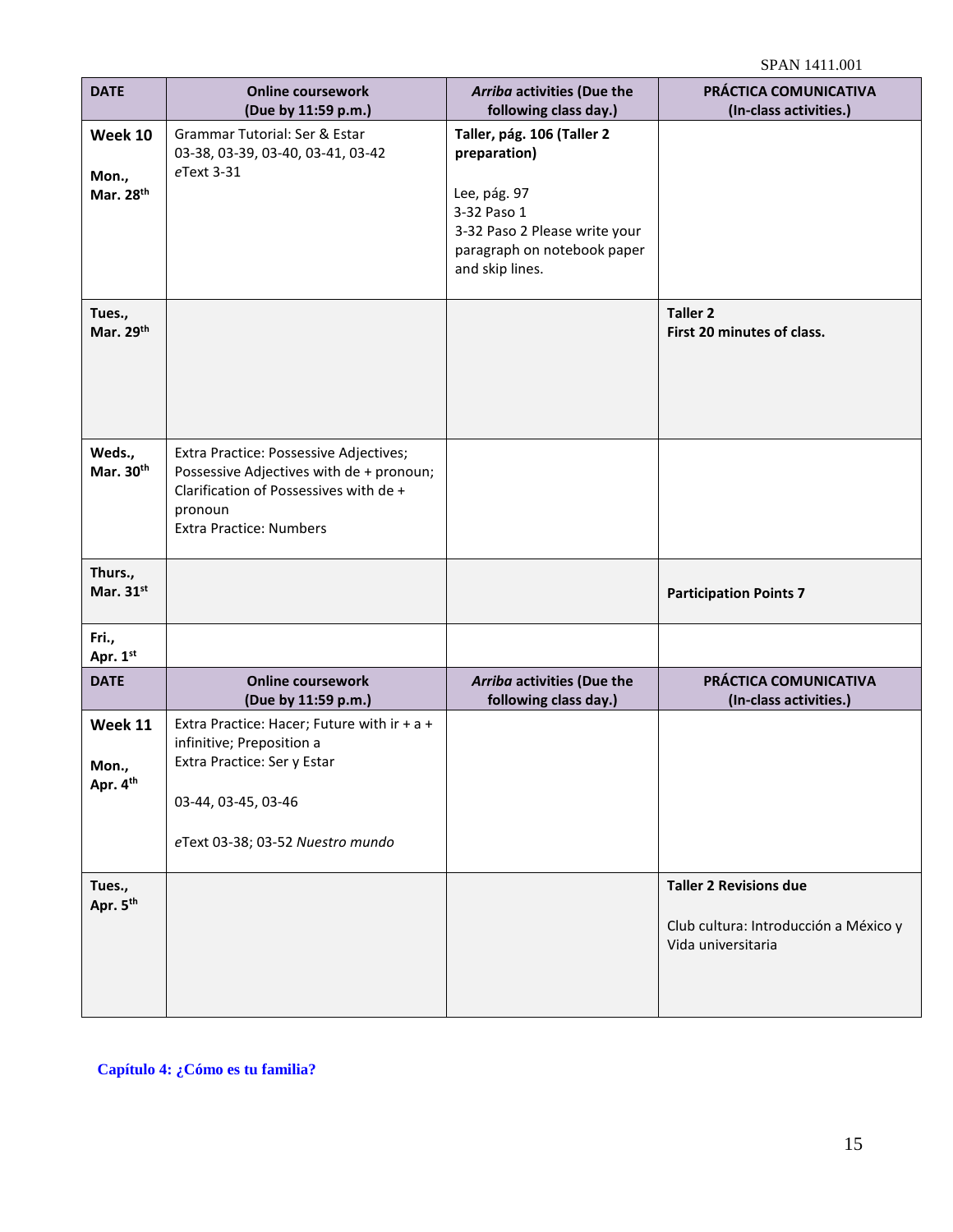## Learning Objectives

- Talk about family
- Express preferences and plan family activities
- Compare families, and learn about a pop fusion musician from Honduras
- Extend and respond to invitations
- Point out people and things, make plans, and discuss what and whom you know
- Watch for the main idea
- Identify and research some important cultural aspects of Guatemala, El Salvador, and Honduras
- Skim for the main idea
- Use appropriate conventions in informal writing

| <b>DATE</b>         | <b>Online coursework</b><br>(Due by 11:59 p.m.) | Arriba activities (Due the<br>following class day.)                                                             | PRÁCTICA COMUNICATIVA<br>(In-class activities.) |
|---------------------|-------------------------------------------------|-----------------------------------------------------------------------------------------------------------------|-------------------------------------------------|
| Weds.,<br>Apr. 6th  | 04-01, 04-02, 04-03<br>eText 04-01, 04-04       |                                                                                                                 |                                                 |
| Thurs.,<br>Apr. 7th |                                                 | Estudia, pág. 111<br>Lee, pág. 110 y Cultura en<br>vivo, pág. 117                                               | <b>Examen: Capítulo 3</b>                       |
| Fri.,<br>Apr. 8th   |                                                 | Tu árbol genealógico: Draw<br>your extended family tree and<br>write the names and the<br>relationships to you. |                                                 |
| <b>DATE</b>         | <b>Online coursework</b><br>(Due by 11:59 p.m.) | Arriba activities (Due the<br>following class day.)                                                             | PRÁCTICA COMUNICATIVA<br>(In-class activities.) |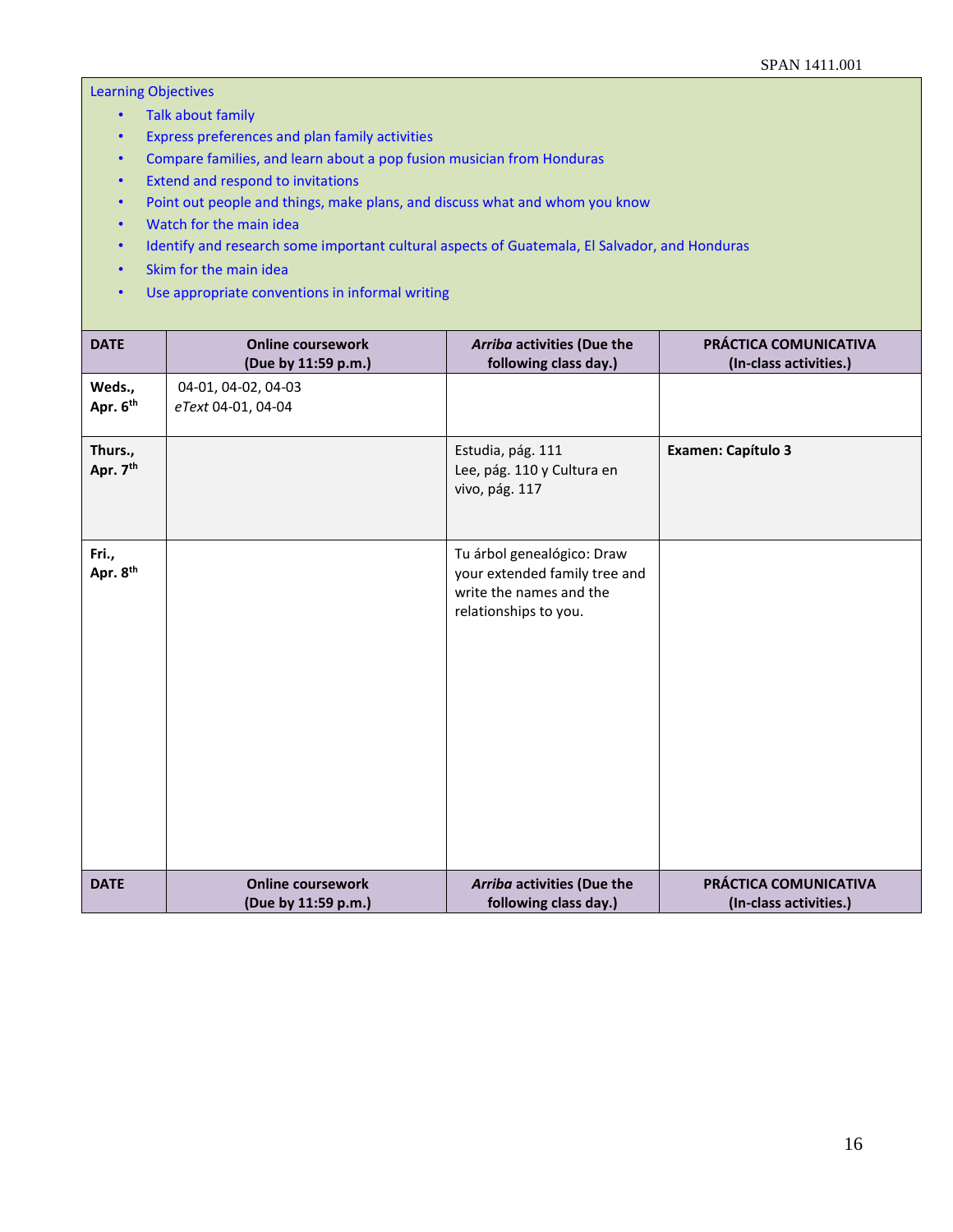| Week 12<br>Mon.,<br>Apr. 11 <sup>th</sup> | <b>Grammar Tutorials: Stem-ending;</b><br>Querer; Pedir; Volver<br>04-05, 04-06<br>Grammar Tutorials: Irregular First Person<br>Verbs<br>eText 4-7, 4-13, 4-14 | Estudia, págs. 114-115<br>4-6 Paso 1 y Paso 2 Write your<br>answers on notebook paper<br>and skip lines for Paso 2.<br>A conversar 2: Capítulo 3<br>preparation can be found on<br>MSL. Your preparation must<br>be submitted on notebook<br>paper in order to receive<br>credit. (Map) |                                                                                                                |
|-------------------------------------------|----------------------------------------------------------------------------------------------------------------------------------------------------------------|-----------------------------------------------------------------------------------------------------------------------------------------------------------------------------------------------------------------------------------------------------------------------------------------|----------------------------------------------------------------------------------------------------------------|
| Tues.,<br>Apr. 12th                       |                                                                                                                                                                |                                                                                                                                                                                                                                                                                         | A conversar 2: Capítulo 3                                                                                      |
| Weds.,<br>Apr. 13th                       | Grammar Tutorials: Personal a; Direct<br>Object Pronouns; Placement of Direct<br><b>Object Pronouns</b><br>04-09, 04-10, 04-11                                 | Lee, págs. 119 y 120                                                                                                                                                                                                                                                                    |                                                                                                                |
| Thurs.,<br>Apr. 14th                      |                                                                                                                                                                | Estudia, pág. 127<br>Lee, pág. 126<br>Lee Letras y sonidos,<br>pág. 128                                                                                                                                                                                                                 | Vocabulary & Verb Quiz 5 (p. 111;<br>$114-115)$<br>First 10 minutes of class.<br><b>Participation Points 8</b> |
| Fri.,                                     |                                                                                                                                                                |                                                                                                                                                                                                                                                                                         |                                                                                                                |
| Apr. 15 <sup>th</sup>                     | <b>Easter Break</b>                                                                                                                                            | <b>Easter Break</b>                                                                                                                                                                                                                                                                     | <b>Easter Break</b>                                                                                            |
| <b>DATE</b>                               | <b>Online coursework (Due</b><br>by 11:59 p.m.)                                                                                                                | Arriba activities (Due the<br>following class day.)                                                                                                                                                                                                                                     | PRÁCTICA COMUNICATIVA<br>(In-class activities.)                                                                |
| Week 13<br>Mon.,<br>Apr. 18th             | 04-13; 04-14; 04-19, 04-20, 04-21, 04-22<br>eText 4-23; 4-24; 4-25                                                                                             | Lee, pág. 130                                                                                                                                                                                                                                                                           |                                                                                                                |
| Tues.,<br>Apr. 19th                       |                                                                                                                                                                |                                                                                                                                                                                                                                                                                         |                                                                                                                |
| Weds.,<br>Apr. 20th                       |                                                                                                                                                                |                                                                                                                                                                                                                                                                                         |                                                                                                                |
| Thurs.,<br>Apr. 21st                      |                                                                                                                                                                |                                                                                                                                                                                                                                                                                         | <b>Participation Points 9</b>                                                                                  |
| Fri.,<br>Apr. 22nd                        |                                                                                                                                                                |                                                                                                                                                                                                                                                                                         |                                                                                                                |
| <b>DATE</b>                               | <b>Online coursework (Due</b><br>by 11:59 p.m.)                                                                                                                | Arriba activities (Due the<br>following class day.)                                                                                                                                                                                                                                     | PRÁCTICA COMUNICATIVA<br>(In-class activities.)                                                                |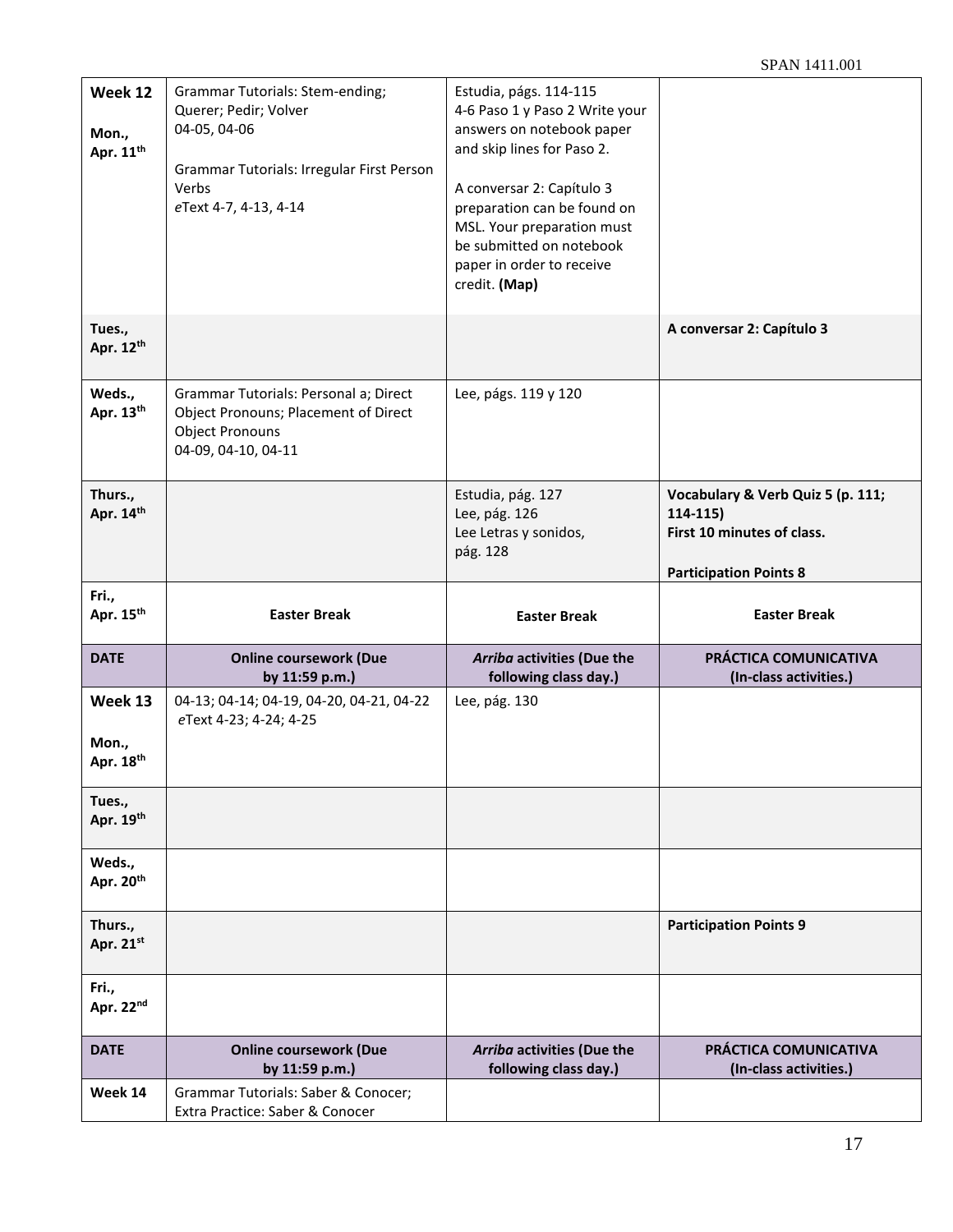| Mon.,<br>Apr. 25th               | 04-32, 04-33, 04-35                                                   |                                                                                                                                                                                                                                                                                                  |                                                                                                    |
|----------------------------------|-----------------------------------------------------------------------|--------------------------------------------------------------------------------------------------------------------------------------------------------------------------------------------------------------------------------------------------------------------------------------------------|----------------------------------------------------------------------------------------------------|
| Tues.,<br>Apr. 26th              |                                                                       |                                                                                                                                                                                                                                                                                                  |                                                                                                    |
| Weds.,<br>Apr. 27th              | Extra Practice: Conjugation of<br>Stem-changing Verbs<br>04-29, 04-30 | Lee, pág. 132<br>4-32 Pasos 1 y 2 For Paso 2<br>write your answers on<br>notebook paper and skip lines.<br>Taller, pág. 144 (Taller 3<br>preparation)<br>Lee, págs. 135-136 Saber y<br>conocer<br>4-37 Pasos 1 y 2. For Pasos 2<br>and 3 write your answers on<br>notebook paper and skip lines. |                                                                                                    |
| Thurs.,<br>Apr. 28 <sup>th</sup> | Last day to withdraw.                                                 |                                                                                                                                                                                                                                                                                                  | Taller 3<br>First 20 minutes of class.<br><b>Participation Points 10</b>                           |
| Fri.,<br>Apr. 29th               |                                                                       |                                                                                                                                                                                                                                                                                                  |                                                                                                    |
| <b>DATE</b>                      | <b>Online coursework (Due</b><br>by 11:59 p.m.)                       | Arriba activities (Due the<br>following class day.)                                                                                                                                                                                                                                              | PRÁCTICA COMUNICATIVA<br>(In-class activities.)                                                    |
| Week 15<br>Mon.,<br>May 2nd      |                                                                       |                                                                                                                                                                                                                                                                                                  |                                                                                                    |
| Tues.,<br>May 3rd                |                                                                       |                                                                                                                                                                                                                                                                                                  | Vocabulary & Verb Quiz 6 (p. 127)<br>First 10 minutes of class.<br>Hacer, Poner, Salir, Traer, Oír |
| Wed.,<br>May 4th                 |                                                                       | Lee pág. 140<br>4-43; 4-44<br>4-46; 4-47; 4-48<br>A conversar 3: Capítulo 4<br>preparation can be found on<br>MSL. Your preparation must be                                                                                                                                                      |                                                                                                    |